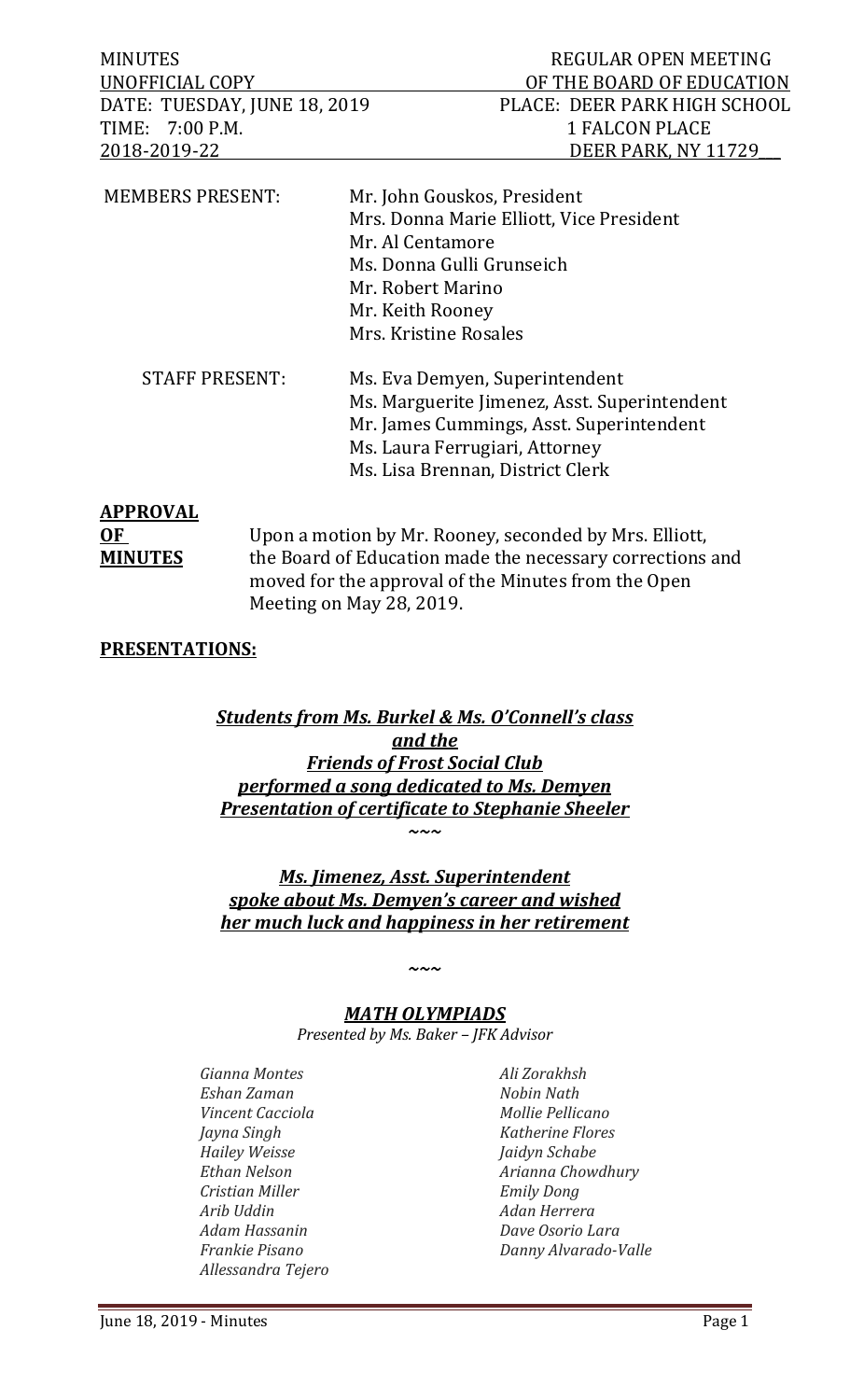# *NATIONAL FRENCH EXAM*

*Presented by Ms. Rosenberg, C.A for ESL/LOTE*

#### **ROBERT FROST**

Emily Kleiber - *honorable mention* Ayesha Shaukat - *honorable mention* Anthony Vasquez - *honorable mention* Alexis Lazarte - *honorable mention* Eadie Liu - *honorable mention* Adithan Omprakash - *honorable mention* Anabelle Thelisma - *bronze*

#### **HIGH SCHOOL**

Esteysy Yanes Amaya - *honorable mention* Rebecca Fox - *honorable mention* Kristin D'Souza - *bronze* Naomi Sauveur - *bronze* Diondra Talleyrand - *bronze* Sameer Riaz - *bronze* Victoria Egan - *silver* Bartlett Polster - *silver* Saima Hoque - *gold*

# *2018-2019*

#### *DECA*

#### *Presented by Mr. Menig, DECA Advisor*

| Alexis          | Bell           | Human Resources Management            | Honorable Mention in<br>Suffolk  |              |
|-----------------|----------------|---------------------------------------|----------------------------------|--------------|
|                 |                | <b>Quick Serve Restaurant</b>         | Honorable Mention in             |              |
| Makenzie        | Caldone        | Management                            | Suffolk                          |              |
|                 |                |                                       | Honorable Mention in State       |              |
| Aaron           | Colon          | <b>Business Law &amp; Ethics Team</b> | Suffolk                          | Participant  |
|                 |                |                                       | Honorable Mention in State       |              |
| Michael         | Lombardo       | <b>Business Law &amp; Ethics Team</b> | Suffolk                          | Participant  |
|                 |                |                                       | Honorable Mention in State       |              |
| Michael         | Pearlstein     | Entrepreneurship Team                 | Suffolk                          | Participant  |
|                 |                |                                       | Honorable Mention in State       |              |
| Michael         | Quinones       | Entrepreneurship Team                 | Suffolk                          | Participant  |
|                 |                |                                       | Honorable Mention in Top 10 Role |              |
| <b>Tasfia</b>   | Shaikh         | <b>Retail Merchandising</b>           | Suffolk                          | Play         |
|                 |                |                                       | Trophy Winner in                 |              |
| Ahmed           | Iqbal          | <b>Automotive Services Marketing</b>  | Suffolk                          |              |
|                 |                |                                       | Trophy Winner in                 |              |
| Mohammed Raiyan |                | <b>Business Finance</b>               | Suffolk                          |              |
|                 |                |                                       | Trophy Winner in                 |              |
| Khabiba         | Shahid         | Personal Financial Literacy           | Suffolk                          |              |
|                 |                |                                       | Trophy Winner in                 |              |
| Jessica         | Siford         | Hotel & Lodging Management            | Suffolk                          |              |
|                 |                |                                       | Trophy Winner in                 |              |
| Alexa           | <b>Skoubas</b> | <b>Food Marketing</b>                 | Suffolk                          |              |
|                 |                | <b>Restaurant &amp; Food Service</b>  | Trophy Winner in                 |              |
| Gavin           | <b>Thomas</b>  | Management                            | Suffolk                          |              |
|                 |                |                                       | Trophy Winner in                 |              |
| Tahir           | Tuzun          | <b>Accounting Applications</b>        | Suffolk                          |              |
|                 |                |                                       | Trophy Winner in                 | <b>State</b> |
| Sameem          | Ahmadzai       | Principles of Finance                 | Suffolk                          | Participant  |
|                 |                |                                       | Trophy Winner in                 | <b>State</b> |
| Michael         | <b>Buffa</b>   | <b>Food Marketing</b>                 | Suffolk                          | Participant  |
|                 |                |                                       | Trophy Winner in                 | <b>State</b> |
| Saiansh         | Chaddha        | <b>Principles of Marketing</b>        | Suffolk                          | Participant  |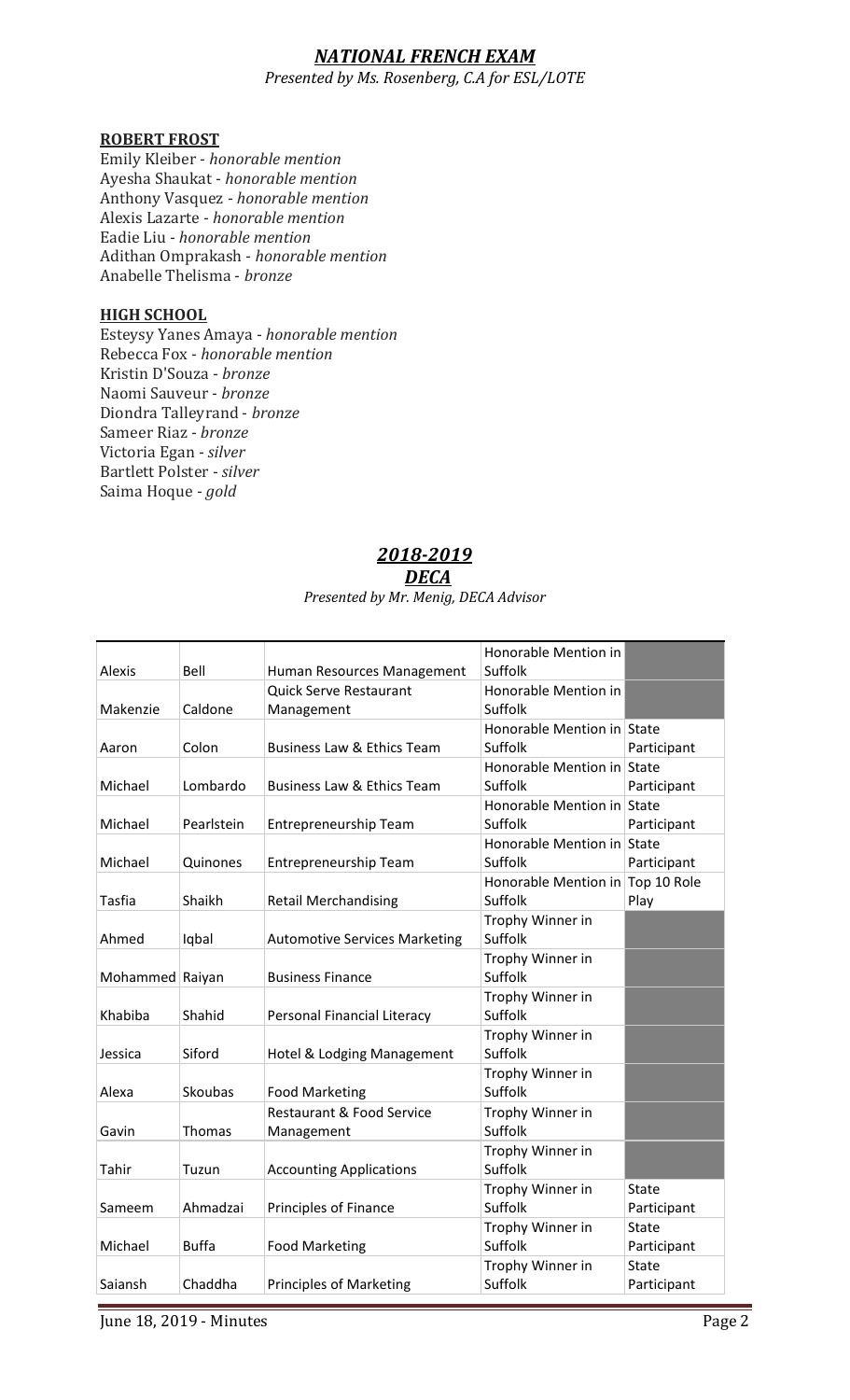| Zachary       | Cresciullo    | Hotel & Lodging Management            | Trophy Winner in<br>Suffolk | State<br>Participant |
|---------------|---------------|---------------------------------------|-----------------------------|----------------------|
|               |               |                                       | Trophy Winner in            | <b>State</b>         |
| Matt          |               | Farquharson Hospitality Services Team | Suffolk                     | Participant          |
|               |               |                                       | Trophy Winner in            | State                |
| Michael       | Greene        | <b>Hospitality Services Team</b>      | Suffolk                     | Participant          |
|               |               |                                       | Trophy Winner in            | <b>State</b>         |
| Regan         | Mays          | <b>Marketing Communications</b>       | Suffolk                     | Participant          |
|               |               | <b>Principles of Business</b>         | Trophy Winner in            | <b>State</b>         |
| Victoria      | Mung          | Management                            | Suffolk                     | Participant          |
|               |               | <b>Restaurant &amp; Food Service</b>  | Trophy Winner in            | State                |
| <b>Bushra</b> | Mussarat      | Management                            | Suffolk                     | Participant          |
|               |               |                                       | Trophy Winner in            | <b>State</b>         |
| Nimra         | Salim         | Personal Financial Literacy           | Suffolk                     | Participant          |
|               |               |                                       | Trophy Winner in            | Top 10 Test          |
| James         | Hope          | <b>Food Marketing</b>                 | Suffolk                     | Score                |
|               |               |                                       | Trophy Winner in            | Top 10 Test          |
| Saima         | Hoque         | Principles of Finance                 | Suffolk                     | Score                |
|               |               |                                       | Trophy Winner in            | Top 10 Test          |
| Omar          | Rahim         | Human Resources Management            | Suffolk                     | Score                |
|               |               | <b>Restaurant &amp; Food Service</b>  | Trophy Winner in            | Top 10 Test          |
| Alyssa        | Robb          | Management                            | Suffolk                     | Score                |
| Chaim         | <b>Shames</b> | <b>Business Finance</b>               | Trophy Winner in<br>Suffolk | Top 10 Test<br>Score |
|               |               |                                       | Trophy Winner in            | Top 10 Overall       |
| Isabella      | Coon          | <b>Financial Services Team</b>        | Suffolk                     | in NY State          |
|               |               |                                       | Trophy Winner in            | Top 10 Overall       |
| Logan         | Eisenberg     | <b>Financial Services Team</b>        | Suffolk                     | in NY State          |
|               |               | <b>Principles of Business</b>         | Trophy Winner in            | Top 10 Overall       |
| Keryn         | <b>Shames</b> | Management                            | Suffolk                     | in NY State          |
|               | Yanes-        |                                       | 3rd Place in Suffolk        | Top 10 Overall       |
| Esteysy       | Amaya         | Personal Financial Literacy           | County                      | in NY State          |
|               |               |                                       |                             | 5th Place in         |
|               |               |                                       | 2nd Place in Suffolk        | New York             |
| Eiman         | Nawaz         | <b>Travel &amp; Tourism Team</b>      | County                      | <b>State</b>         |
|               |               |                                       |                             | 5th Place in         |
|               | Syedda-       |                                       | 2nd Place in Suffolk        | New York             |
| Yasmeen       | Hensley       | Travel & Tourism Team                 | County                      | <b>State</b>         |
|               |               |                                       |                             | 2nd Place in         |
|               |               |                                       | 3rd Place in Suffolk        | New York             |
| Amar          | Qasir         | <b>Financial Services Team</b>        | County                      | State                |
|               |               |                                       |                             | 2nd Place in         |
|               |               |                                       | 3rd Place in Suffolk        | <b>New York</b>      |
| Jasleen       | Kaur          | <b>Financial Services Team</b>        | County                      | <b>State</b>         |

*PROCLAMATION/PLAQUE PRESENTATIONS TO MS. DEMYEN From Rich Schaefer and Tony Martinez from the Town of Babylon, Mr. Wiggins from Senator Boyle's Office and a plaque from Mr. Fontana on behalf of the Booster Club*

**~~~**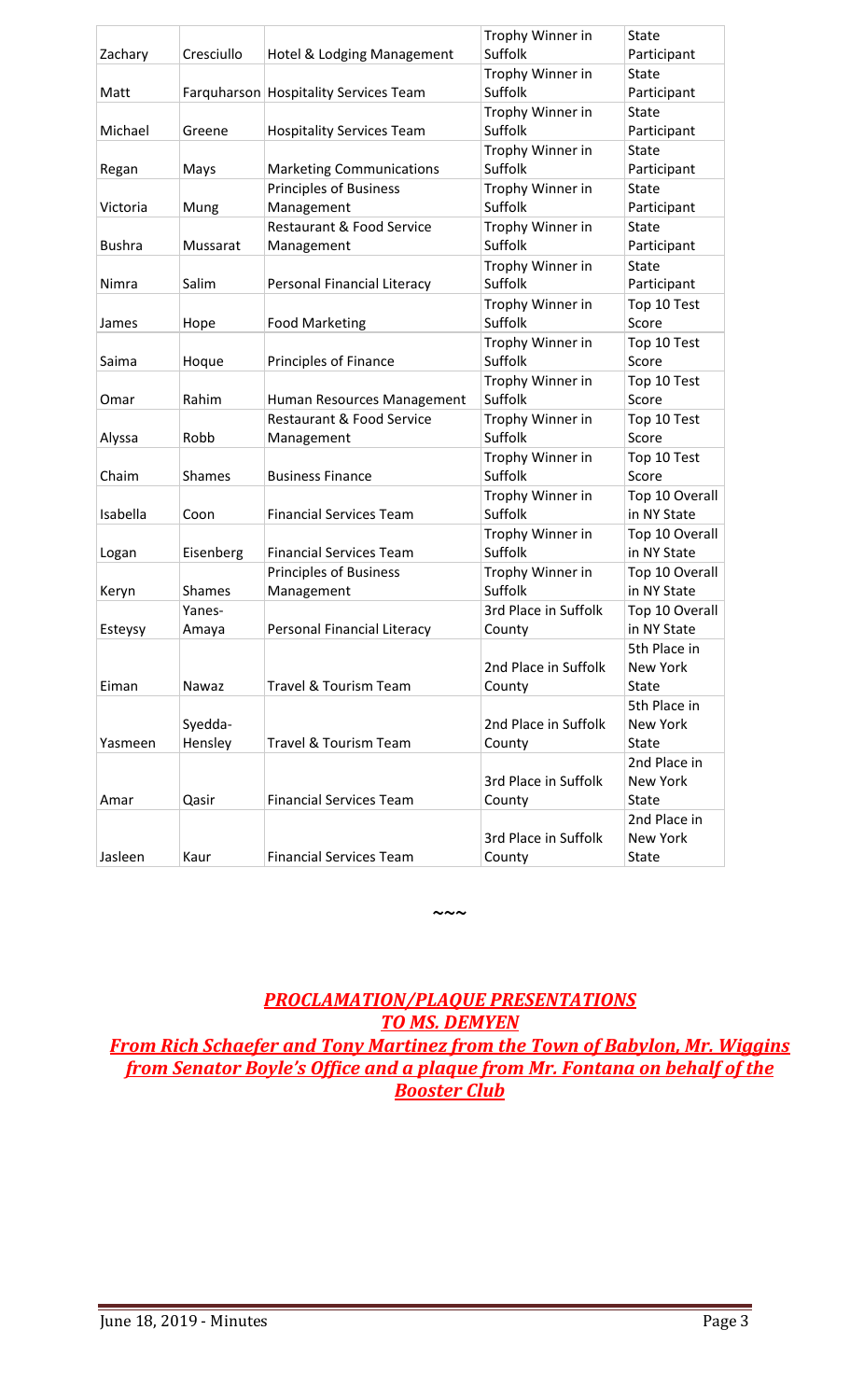# **NEW BUSINESS:**

| 2019-2020        |
|------------------|
| <b>DEER PARK</b> |
| <b>SCHOOL</b>    |
| <b>DISTRICT</b>  |
| <b>BOARD OF</b>  |
| <b>EDUCATION</b> |
| <b>MEETING</b>   |
| <b>CALENDAR</b>  |
|                  |

*Upon a motion by Mrs. Rosales, seconded by Ms. Gulli Grunseich, the* **Board of Education unanimously approved the following resolution:** 

**RESOLVED,** that the Board of Education approve the Board of Education meeting calendar for the 2019-2020 school year.

**2019-2020 DEER PARK SCHOOL CALENDAR**

*Upon a motion by Ms. Gulli Grunseich, seconded by Mrs. Elliott, the* **PAYROLL** *Board of Education unanimously approved the following resolution:*

> **RESOLVED,** that the Board of Education approve the 2019-2020 Payroll Calendar.

#### **REORGANIZATION**

**MEETING DATE –** *Upon a motion by Mr. Rooney, seconded by Mr. Centamore, the*  **JULY 9, 2019** *Board of Education unanimously approved the following resolution:*

> **RESOLVED**, that the Reorganization meeting for the Deer Park Union Free School district shall take place on Tuesday, July 9, at 7:30 p.m. in the District Office.

# **RETIREMENT CONTRIBUTION**

**RESERVE** *Upon a motion by Mr. Marino, seconded by Mrs. Rosales, the Board of*  **SUB-FUND** *Education unanimously approved the following resolution:*

> WHEREAS, the Deer Park Union Free School District participates in the New York State Teachers' Retirement System ("TRS"); and

> WHEREAS, on June 17, 2017, the Board of Education of the Deer Park Union Free School District by resolution established a Retirement Contribution Reserve Fund known as the Retirement Contribution Reserve Fund pursuant to Section 6-r of the General Municipal Law; and

> WHEREAS, the Board of Education has determined it is also appropriate to establish a sub-fund within said Retirement Contribution Reserve Fund pursuant to Section 6-r(2-a) of the General Municipal Law.

> **NOW THEREFORE, BE IT RESOLVED,** by the Board of Education of the Deer Park Union Frere School District, pursuant to Section 6-r of the General Municipal Law, as follows: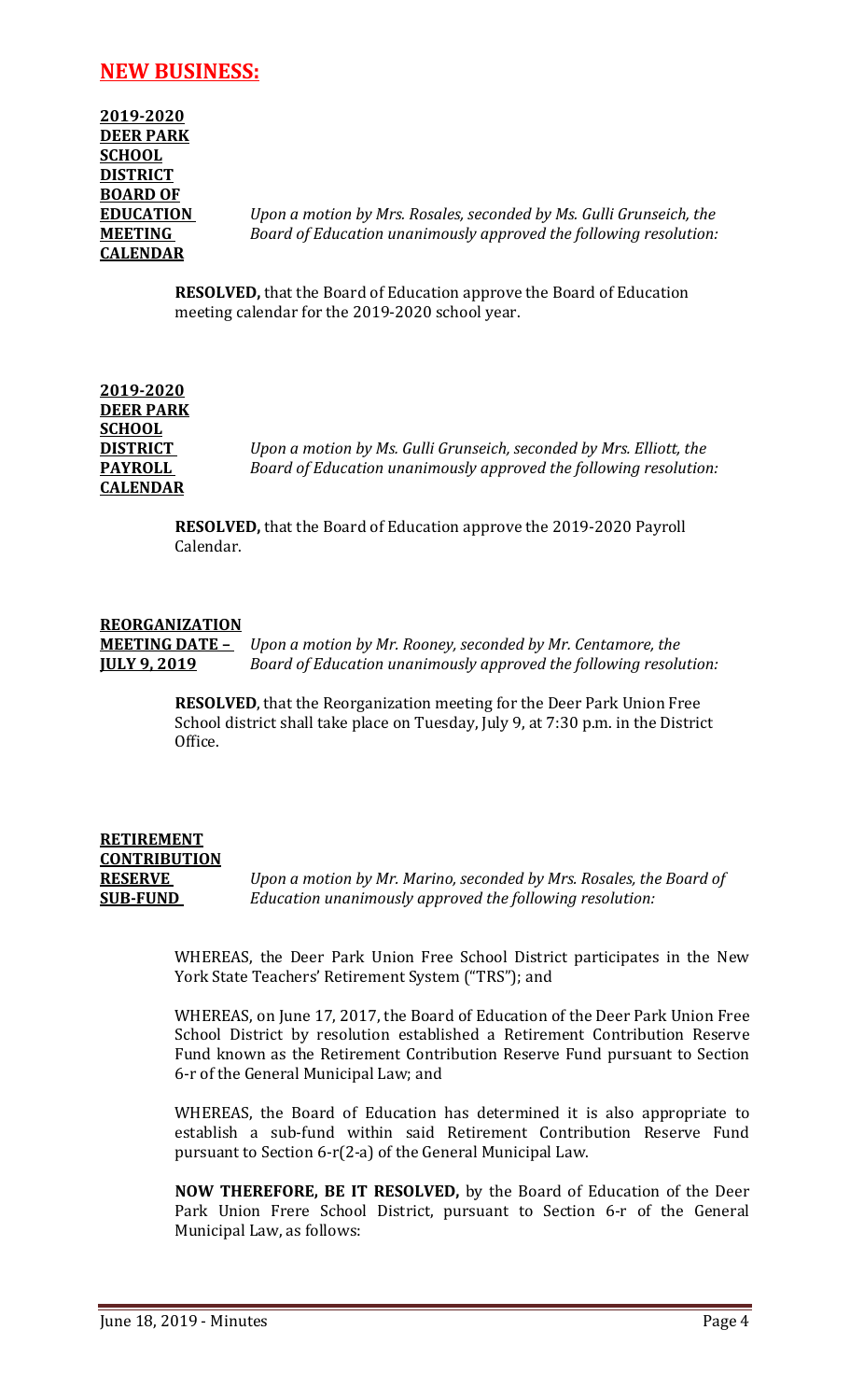1. The Board hereby establishes a sub-fund within the Retirement Contribution Reserve Fund to be known as the Deer Park Union Free School District Retirement Contribution Reserve Sub-Fund;

- 2. The source of funds for this Reserve Sub-Fund shall be:
- a. such amounts as may be provided therefore by budgetary appropriation or raised by tax therefore;
- b. such revenues as are not required by law to be paid into any other fund or account;
- c. such other funds as may be legally appropriated; and
- d. notwithstanding any law to the contrary, such amounts as may be transferred from a reserve fund established pursuant to Section 6-c, 6-d, 6-e, 6-f or 6-g of Article 2 of the General Municipal Law, comprised of moneys raised from the same tax base as the moneys in the retirement contribution reserve fund, or a reserve fund established pursuant to Education Law Section 3651, provided that any such transfer shall only be made by Board resolution adopted after a public hearing held on at least 15 days prior notice published in at least one newspaper having general circulation in the District.

3. By resolution, the Board of Education may authorize expenditures from this Reserve Sub-Fund. Except as otherwise provided by law, moneys in this Reserve Sub-Fund may only be appropriated to finance retirement contributions to the New York State Teachers' Retirement System, and/or to offset all or a portion of the amount deducted from the moneys apportioned to the District from the State for the support of schools pursuant to Section 521 of the Education Law.

- 4. No member of the Board of Education or employee of the District shall:
- a. authorize a withdrawal from this Reserve Sub-Fund for any purpose except as provided in Section 6-r of the General Municipal Law; or
- b. expend any money withdrawn from this Reserve Sub-Fund for a purpose other than as provided in Section 6-r of the General Municipal Law.

5. The moneys contributed annually to the Reserve Sub-Fund shall not exceed 2% of the total compensation or salaries of all teachers employed by the District who are members of TRS paid during the immediately preceding fiscal year.

6. The balance of the Reserve Sub-Fund shall not exceed 10% of the total compensation or salaries of all teachers employed by the District who are members of TRS paid during the immediately preceding fiscal year.

7. The moneys in this Reserve Sub-Fund shall be deposited and secured in the manner provided by Section 10 of the General Municipal Law. The Board of Education or its authorized designee may invest the moneys in this Reserve Sub-Fund in the manner provided by Section 11 of the General Municipal Law. Any interest earned or capital gain realized on the money so deposited or invested shall accrue to and become part of this Reserve Sub-Fund.

8. The chief fiscal officer shall account for this Reserve Sub-Fund separate and apart from all other funds of the District. Such accounting shall show: the source, date and amount of each sum paid into the sub-fund; the interest earned by such sub-fund; capital gains or losses resulting from the sale of investments of this sub-fund; the order, purpose thereof, date and amount of each payment from this sub-fund; the assets of the sub-fund, indicating cash balance and a schedule of investments. The chief fiscal officer, within sixty (60) days of the end of each fiscal year, shall furnish a detailed report of the operation and condition of this sub-fund to the Board of Education.

9. This Resolution shall take effect immediately.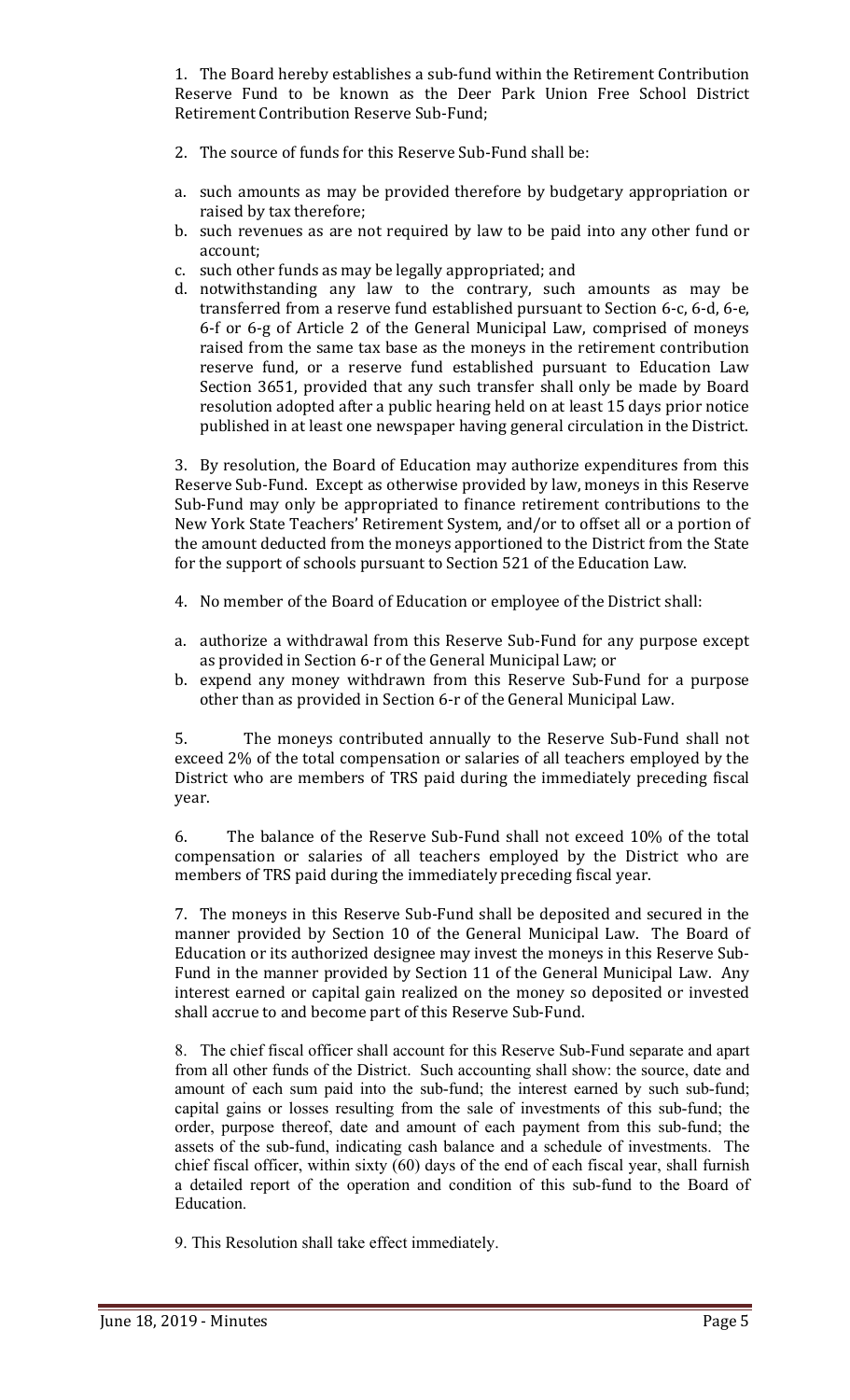**AND** *Upon a motion by Mrs. Elliott, seconded by Ms. Gulli Grunseich, the*  **TRANSFER** *Board of Education unanimously approved the following resolution:*

> **RESOLVED**, that the Board of Education hereby approves the transfer of excess fund balance from the 2018-2019 fiscal year to the following revenues: *Retirement Contribution, Retirement Contribution Sub Fund, Workers Compensation, Unemployment Insurance and Employee Benefit Accrued Liability* in an amount not to exceed \$800,000 each.

# **CORRECTIVE**

**ACTION** *Upon a motion by Ms. Gulli Grunseich, seconded by Mr. Marino, the* **PLAN** *Board of Education unanimously approved the following resolution:*

> **RESOLVED**, that the Board of Education approve the Corrective Action Plan for the Risk Assessment update, Fund Balance Management Plan and Human Resources for the fiscal year ended June 30, 2018.

# **MONETARY DONATION FROM SEPFC CLUB**

**TO THE** *Upon a motion by Mr. Rooney, seconded by Mrs. Elliott, the Board of Education unanimously approved the following resolution:* 

> **RESOLVED,** that the Board of Education accept a \$1,050 donation from the SEPFC to be used towards fees related to the start-up of the Best Buddies Club.

# **MEMORANDUM OF AGREEMENT WITH THE DEER PARK**

**ADMINISTRATORS** *Upon a motion by Mr. Centamore, seconded by Ms. Gulli Grunseich,* **ASSOCIATION** *the Board of Education unanimously approved the following resolution:*

> **RESOLVED**, that the Board of Education hereby ratifies the Memorandum of Agreement between the Deer Park Union Free School District and the Deer Park Administrators Association.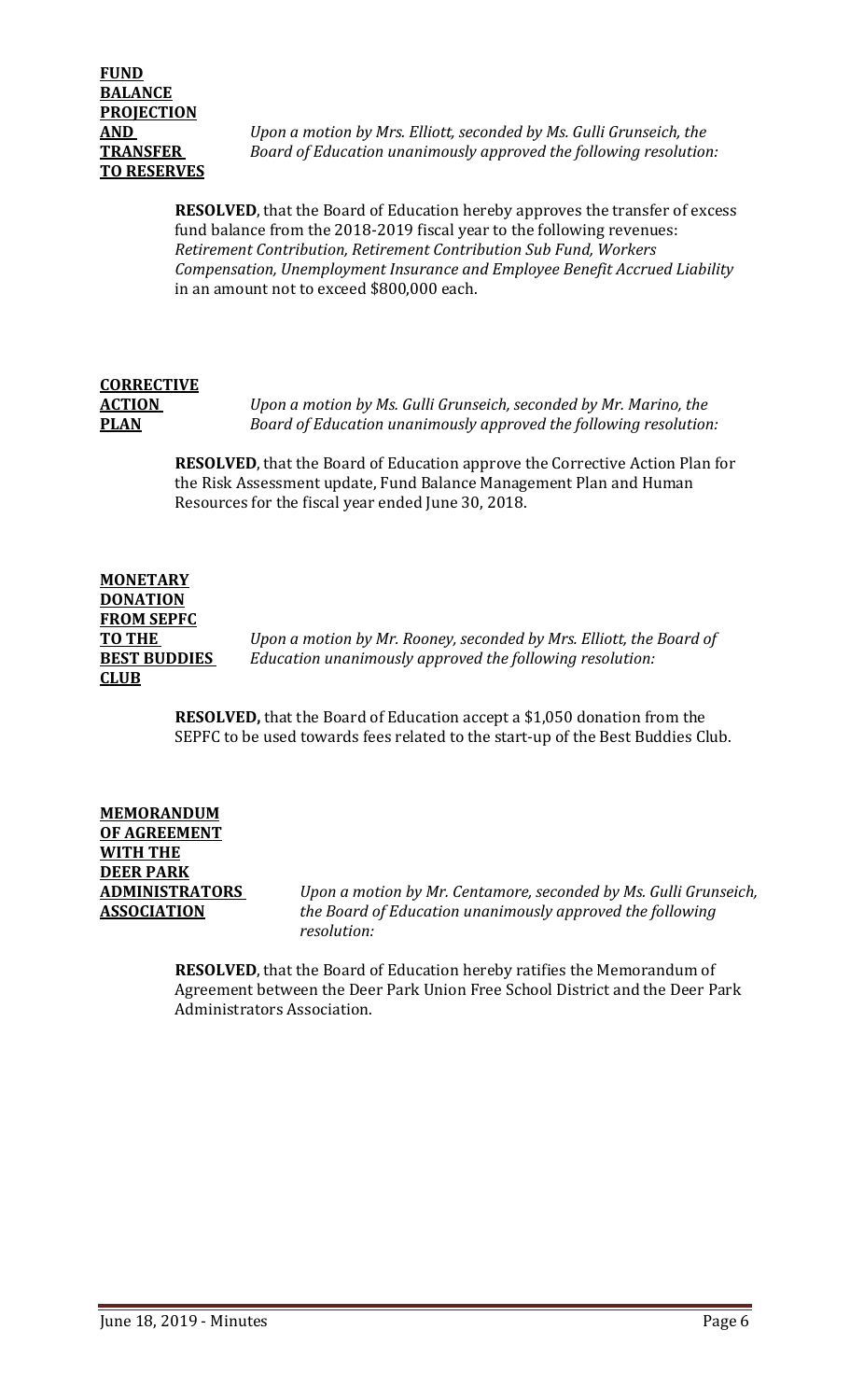**NON ELECTIVE 403(b)** *Upon a motion by Mrs. Elliott, seconded by Mrs. Rosales, the*  **CONTRIBUTIONS FOR** *Board of Education unanimously approved the following* 

> **RESOLVED**, that the Board of Education hereby ratifies the Memorandum of Agreement regarding non elective 403(b) contributions for sick day pay outs between the Deer Park Union Free School District and the Deer Park Administrators Association, and it is further

> Be it further Resolved, that the President of the Board of Education is hereby authorized to sign this Agreement on behalf of the District.

**CONSULTANT AGREEMENT** 

**WITH** *Upon a motion by Mr. Rooney, seconded by Mr. Centamore, the Board*  **EVA J. DEMYEN** *of Education unanimously approved the following resolution:*

> **RESOLVED**, that the Board of Education of the Deer Park Union Free School District hereby approves the terms of the consultant agreement dated June 18, 209 between the district and Eva Demyen.

BE IT FURTHER RESOVLED THAT pursuant to that consultant agreement and with consideration given, Ms. Demyen will provide four days of assistance for the transition of Mr. Cummings to his new position of Superintendent of Schools, and will provide two days of development and training for administrators and staff between September 2019 and January 2020.

BE IT FURTHER RESOLVED THAT the President of the Board is authorized to execute said Agreements on behalf of the Board of Education.

# **APPROVAL**

**OF** *Upon a motion by Mr. Rooney, seconded by Ms. Gulli Grunseich,* **SCHEDULES** *the Board of Education approved the following schedules collectively:*

# **NON-INSTRUCTIONAL**

#### **SCHEDULE -- NN --APPOINTMENTS (Non-Instructional)**

**Holly Gaare** Deer Park High School<br>Position: Office Position: Office Assistant<br>Salary/Step: \$42, \$42,473 Step 1 Effective Date $(s)$ : 7/1/2019

## **Michael Hofstetter**

Deer Park High School<br>Position: Lifegua Lifeguard<br>\$12/hour Salary/Step: \$12/hour<br>Effective Date(s): 6/1/2019 Effective Date $(s)$ :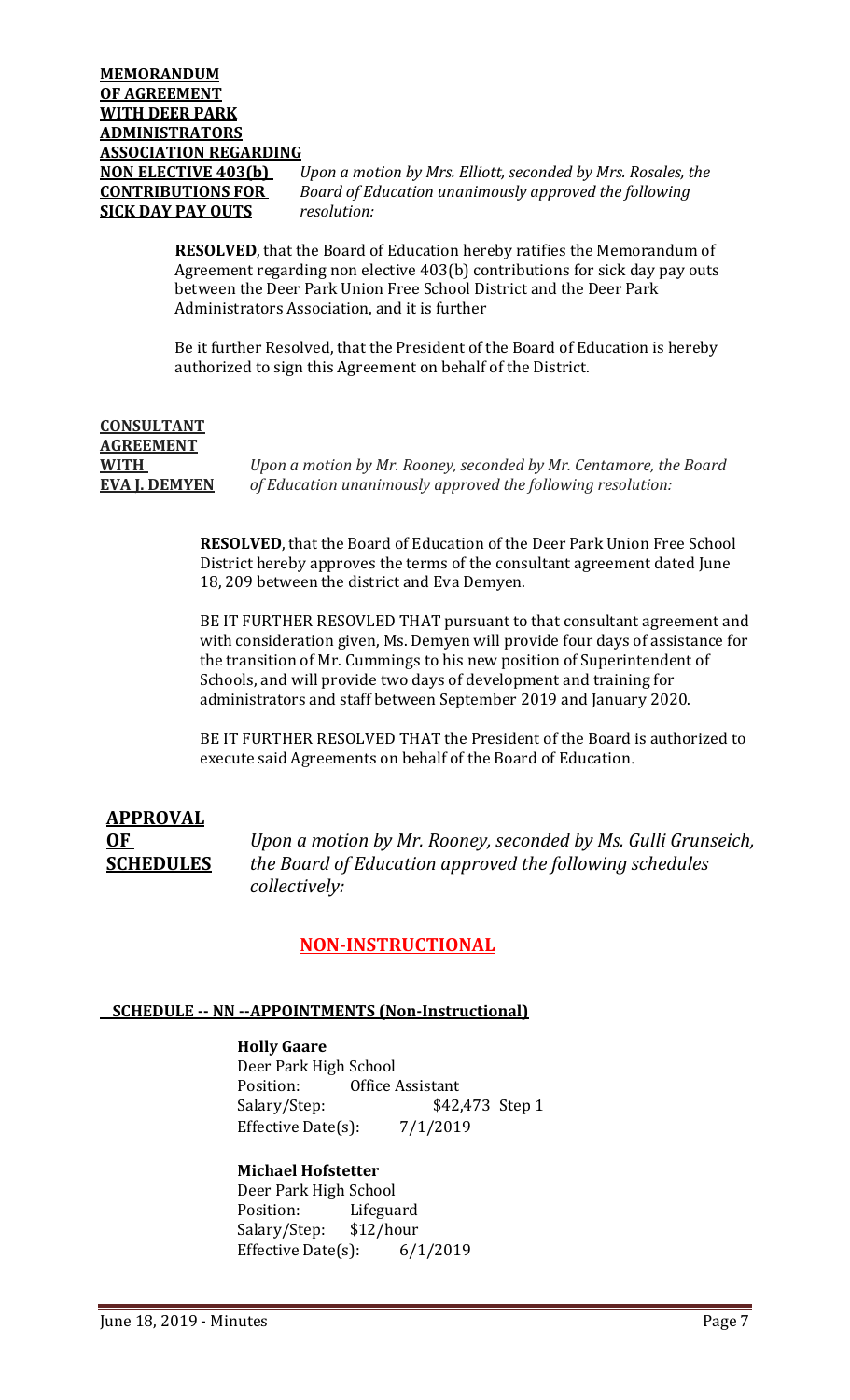**Nichole Hotchkiss** Deer Park High School<br>Position: Office **Office Assistant** Salary/Step: \$42,473 Step 1 Effective Date(s):  $7/1/2019$ 

**Genise Joseph** Deer Park High School<br>Position: Lifegua Lifeguard<br>\$12/hour Salary/Step: Effective Date(s): 6/1/2019

## **Nicole Wright**

John F Kennedy Intermediate School<br>Position: Office Assistant Position: Office Assistant<br>Salary/Step: \$42, \$42,473 Step 1 Effective Date(s):  $7/1/2019$ 

#### **SCHEDULE -- NNPS --PER DIEM SUBSTITUTES (Non-Instructional)**

**Irene Moschouris**

District Office<br>Position: Substitute Non-Instructional Aide<br>\$13/hour Salary/Step: \$1<br>Effective Date(s): Effective Date(s): 7/27/2019 - 8/31/2019

#### **SCHEDULE -- NNS --REGULAR (PERMANENT) SUBSTITUTES (Non-Instructional)**

#### **Jean Skaalerud**

District Wide Permanent Substitute Float Nurse<br>\$150/day Salary/Step: \$1<br>Effective Date(s): Effective Date(s): 9/1/2019 - 6/30/2020

#### **SCHEDULE -- OO --RESIGNATIONS / RETIREMENTS / REMOVALS / TERMINATIONS (Non-Instructional)**

#### **Danielle Casey**

Deer Park High School<br>Position: Sr. Life Sr. Lifeguard/Rec Specialist Salary/Step: Effective Date(s): 6/10/2019 Resignation. No outstanding obligation to the district

#### **Megan Casey**

Deer Park High School<br>Position: Lifegua Lifeguard Salary/Step: Effective Date $(s)$ : 6/10/2019 Resignation. No outstanding obligation to the district

#### **Kristilyn Daly**

Deer Park High School<br>Position: Lifegua Lifeguard Salary/Step: Effective Date(s): 6/10/2019 Resignation. No outstanding obligation to the district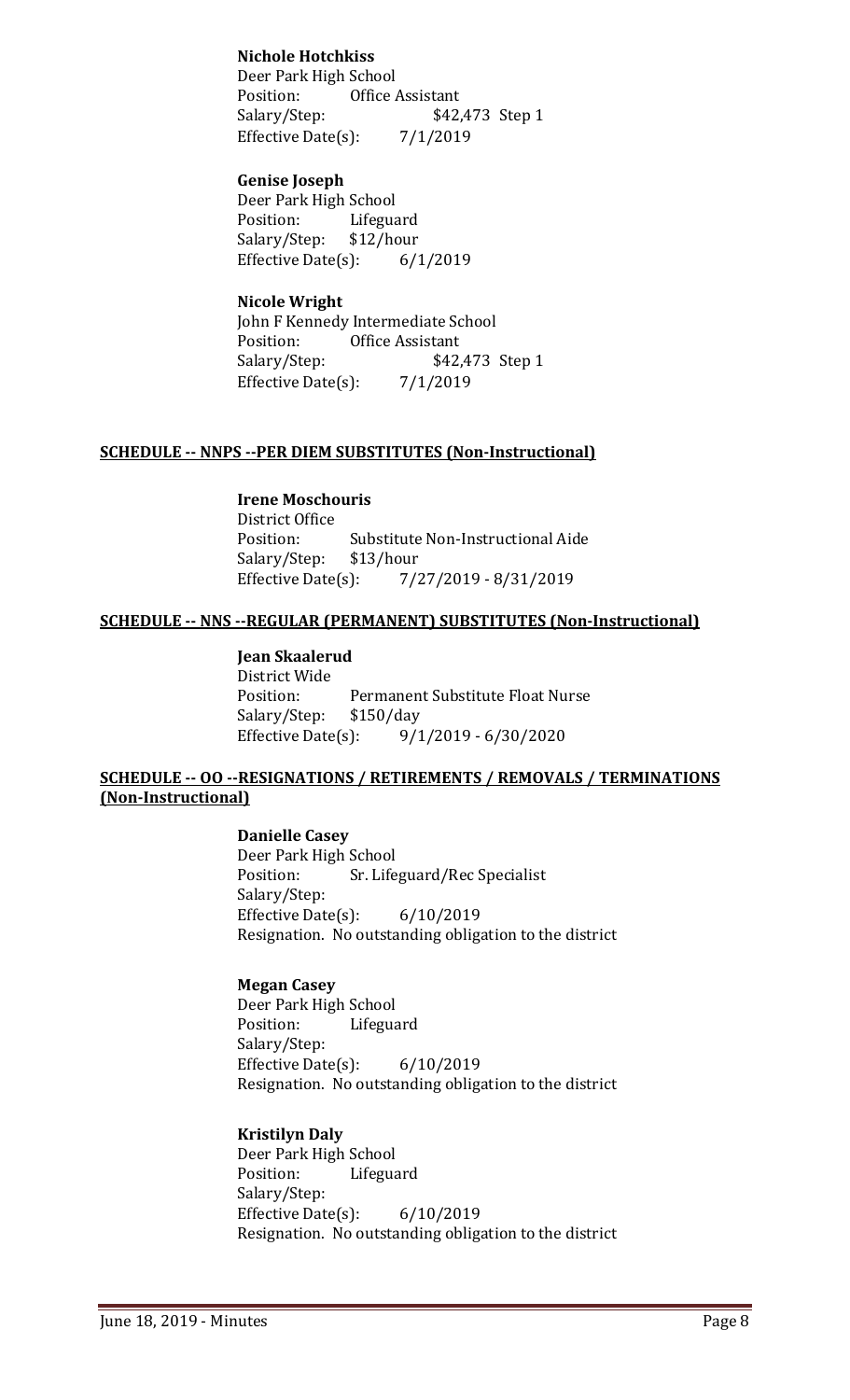#### **Danielle Gallo**

Deer Park High School<br>Position: Lifegua Lifeguard Salary/Step: Effective Date(s): 6/10/2019 Resignation. No outstanding obligation to the district

#### **Drew Holland**

Transportation **Transportation Aide** Salary/Step: Effective Date(s): 6/3/2019 Termination. No outstanding obligation to the district.

#### **Erik Huegel**

John F Kennedy Intermediate School<br>Position: Non-Instructional Aid Non-Instructional Aide Salary/Step: Effective Date(s): 6/21/2019 Resignation. No outstanding obligation to the district

#### **Michael Isola**

Deer Park High School<br>Position: Lifegua Lifeguard Salary/Step: Effective Date(s): 6/10/2019 Resignation. No outstanding obligation to the district

#### **Takis Kellarakos**

Deer Park High School<br>Position: Lifegua Lifeguard Salary/Step: Effective Date(s): 6/10/2019 Resignation. No outstanding obligation to the district

#### **Scott Lovinger**

Deer Park High School<br>Position: Lifegua Lifeguard Salary/Step: Effective Date(s): 6/10/2019 Resignation. No outstanding obligation to the district

#### **John O'Connor**

Memorial<br>Position: **Security Guard** Salary/Step: Effective Date(s): 6/30/2019 Resignation. No outstanding obligation to the district

#### **Yasmeen Syedda-Hensley**

Deer Park High School<br>Position: Lifegua Lifeguard Salary/Step: Effective Date $(s)$ : 6/30/2019 Resignation. No outstanding obligation to the district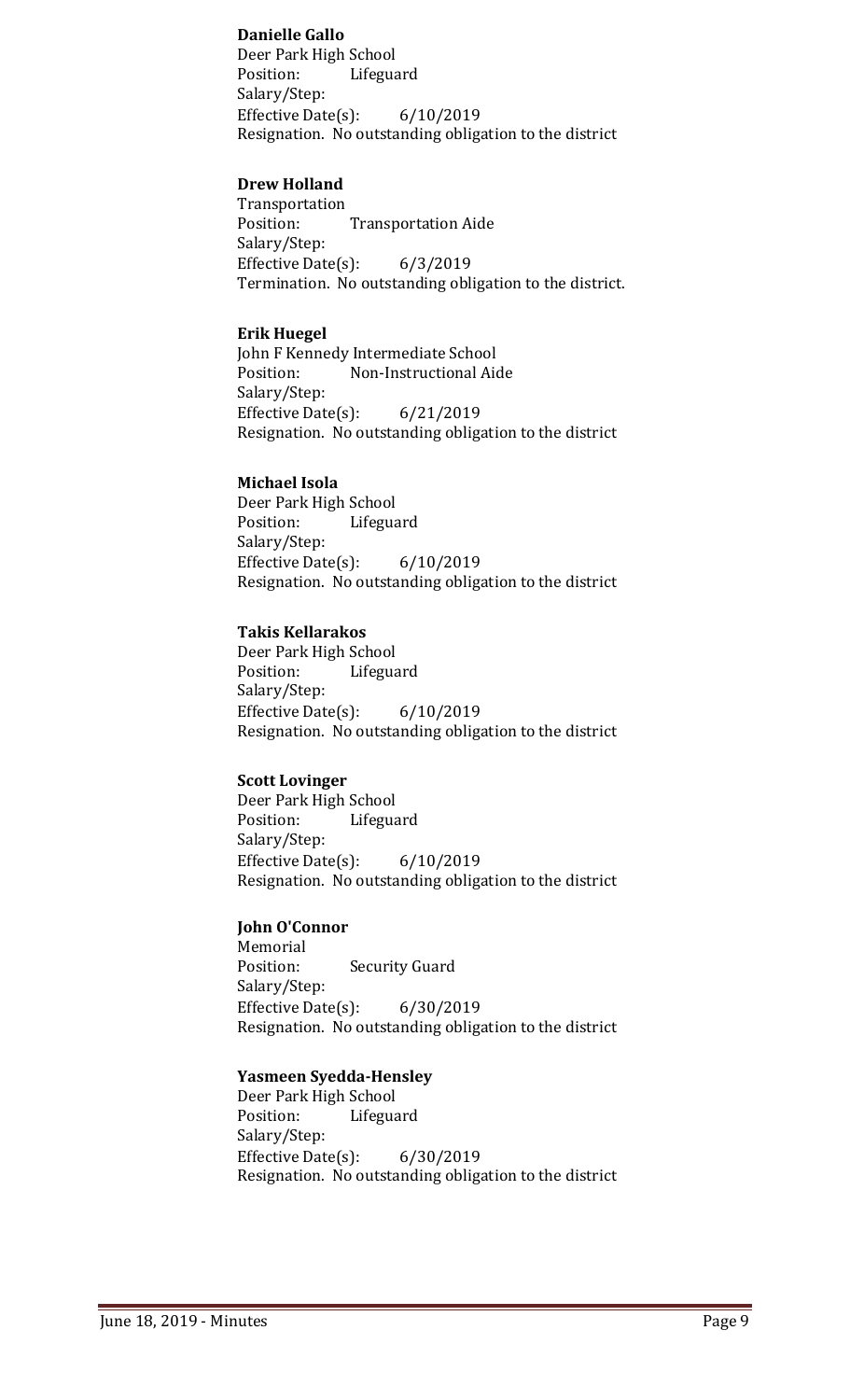#### **SCHEDULE -- QQ --LEAVES OF ABSENCE (Non-Instructional)**

#### **Cariann Clark**

John F Kennedy Intermediate School<br>Position: Non-Instructional Ca Non-Instructional Cafeteria Aide Salary/Step:<br>Effective Date(s): Effective Date(s): 5/23/2019 - 6/30/2019 5/23, 5/28-5/30/19 Paid Medical LOA (FMLA) 5/31/19-6/30/19 Unpaid Medical LOA (FMLA)

#### **Domenica Tchinnis**

Deer Park High School<br>Position: Office **Office Assistant** Salary/Step: Effective Date(s): 6/18/2019 - 6/28/2019 CHANGE OF LOA TO: 6/18/19-6/21/19 ( Four 1/2 days) 6/24/19- 6/28/19 (Five full days)

#### **SCHEDULE -- TRN --TRANSFERS (Non-Instructional)**

#### **Debra Cook**

Deer Park High School<br>Position: Office Office Assistant<br>No Change Salary/Step: Effective Date $(s)$ : 7/1/2019 Staff request transfer from JFK to HS

#### **Domenica Tchinnis**

Deer Park High School<br>Position: Office Office Assistant<br>No Change Salary/Step: No Change<br>Effective Date(s): 7/1/2019 Effective Date $(s)$ : Transfer from Guidance to Attendance, due to needs of the building

# **INSTRUCTIONAL**

#### **SCHEDULE -- L --PART-TIME APPOINTMENTS (Instructional)**

#### **Vanessa Canavan**

John F Kennedy Intermediate School<br>Position: . 4 ENL Teacher Position: .4 ENL Teacher<br>Salary/Step: \$62 \$62,450 MA/Step 1 Effective Date(s): 9/1/2019 - 6/30/2020 Salary prorated \$24,980

#### **Aleisha Forbes**

Deer Park High School<br>Position: .8 Socia Position: .8 Social Studies Teacher<br>Salary/Step: .62,450 MA \$62,450 MA/Step 1 Effective Date(s): 9/1/2019 - 6/30/2020 Salary prorated at \$49,960

#### **Kristen Wehner**

Deer Park High School Position: .6 Math Teacher<br>Salary/Step: \$63,8 Salary/Step: \$63,855 MA/Step 2<br>Effective Date(s): 9/1/2019 - 6/30/2020 Effective Date(s): 9/1/2019 - 6/30/2020 Salary prorated at \$38,313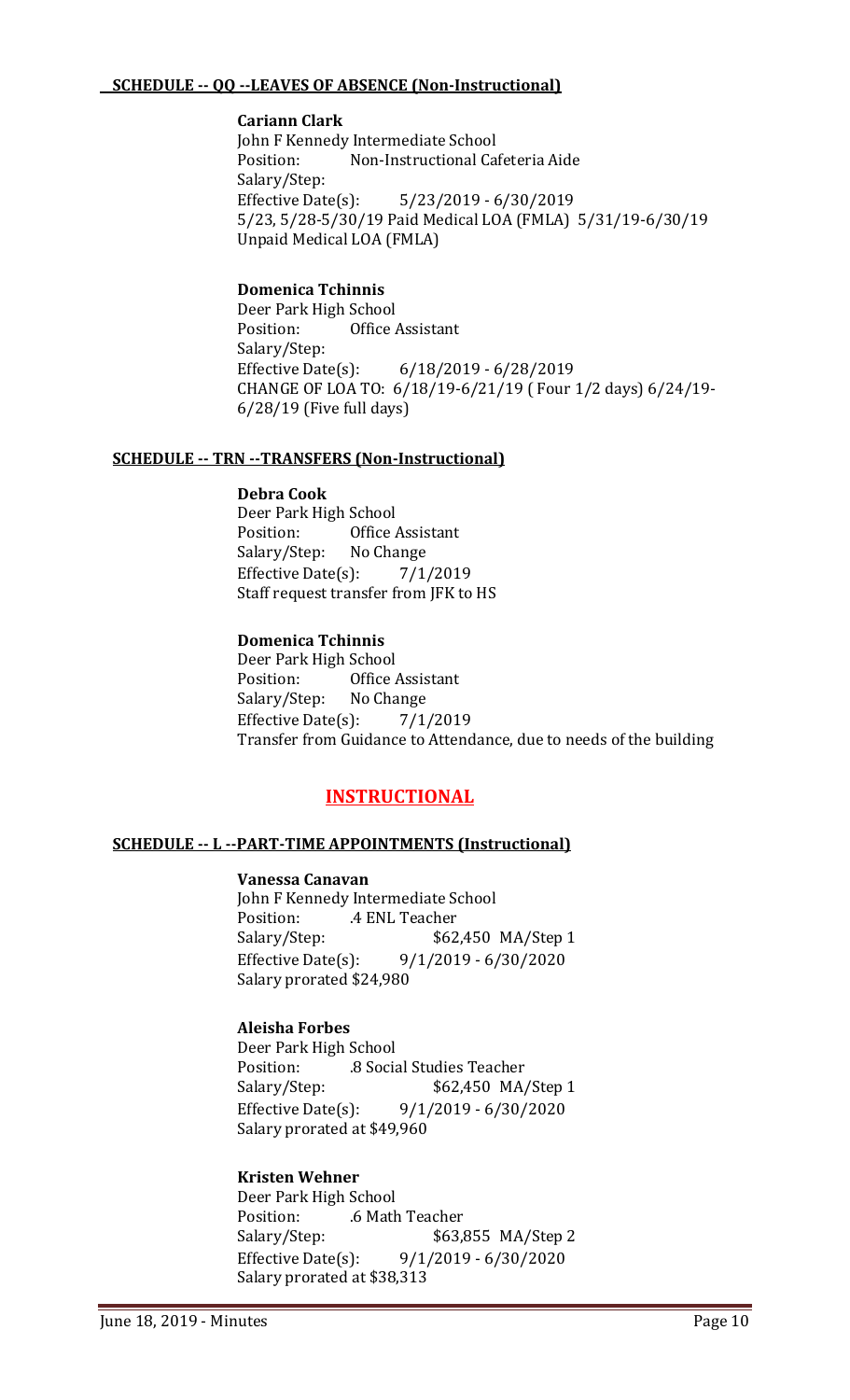#### **SCHEDULE -- LR --LONG TERM SUBSTITUTE / LEAVE REPLACEMENT (LR) APPOINTMENTS (Instructional)**

#### **Kasey Kephart**

John Quincy Adams School<br>Position: Leave Repla Position: Leave Replacement Elementary Teacher<br>Salary/Step: \$61,985 MA/Step 1 \$61,985 MA/Step 1 Effective Date(s): 6/4/2019 - 6/30/2019 Salary prorated at \$5,268.73

#### **David Kessler**

Deer Park High School<br>Position: Leave l Position: Leave Replacement .8 Psychologist<br>Salary/Step: \$356.85/day PhD/E Step 1 Salary/Step: \$356.85/day<br>Effective Date(s): 9/1/2019 - 1/29/ Effective Date(s): 9/1/2019 - 1/29/2020

#### **Lauren Pabisch**

Deer Park High School<br>Position: Leave Position: Leave Replacement Social Studies Teacher<br>Salary/Step: \$56,670 BA/Step 1 Salary/Step: \$56,670 BA/Step 1<br>Effective Date(s): 5/4/2019 - 6/30/2019  $5/4/2019 - 6/30/2019$ Salary prorated at \$10,490.80

#### **SCHEDULE -- N --PROBATIONARY TEACHER (Instructional) \***

#### **Laura Abbey**

Robert Frost Middle School Position: Probationary Family & Consumer Science Teacher<br>Salary/Step: \$62,450 MA/Step 1 \$62,450 MA/Step 1 Effective Date(s): 9/1/2019 - 8/31/2023 Code: 2110.130.08 (.6 RF) Code: 2110.130.01 (.4 HS)

#### **Lindsay Barry**

May Moore School<br>Position: Pro Position: Probationary Elementary Teacher<br>Salary/Step: \$62,450 MA/Step 1 \$62,450 MA/Step 1 Effective Date(s): 9/1/2019 - 8/31/2023

#### **Valerie Coogan**

Robert Frost Middle School Position: Probationary Special Education Teacher<br>Salary/Step: \$63,855 MA/Step 2 \$63,855 MA/Step 2 Effective Date(s): 9/1/2019 - 8/31/2023 .8 RF Code: 2250.150.08 Salary prorated at \$51,084 - .2 HS Code: 2256.150.01 Salary prorated at \$12,771

#### **Erica Fulgenzi**

John Quincy Adams School Position: Probationary Elementary Teacher<br>Salary/Step: \$62,450 MA/Step 1 \$62,450 MA/Step 1 Effective Date(s): 9/1/2019 - 8/31/2023

#### **Brittany Kappenmacher**

John Quincy Adams School<br>Position: Probationa Position: Probationary Elementary Teacher<br>Salary/Step: \$65,292 MA Step 3 \$65,292 MA Step 3 Effective Date(s): 9/1/2019 - 8/31/2022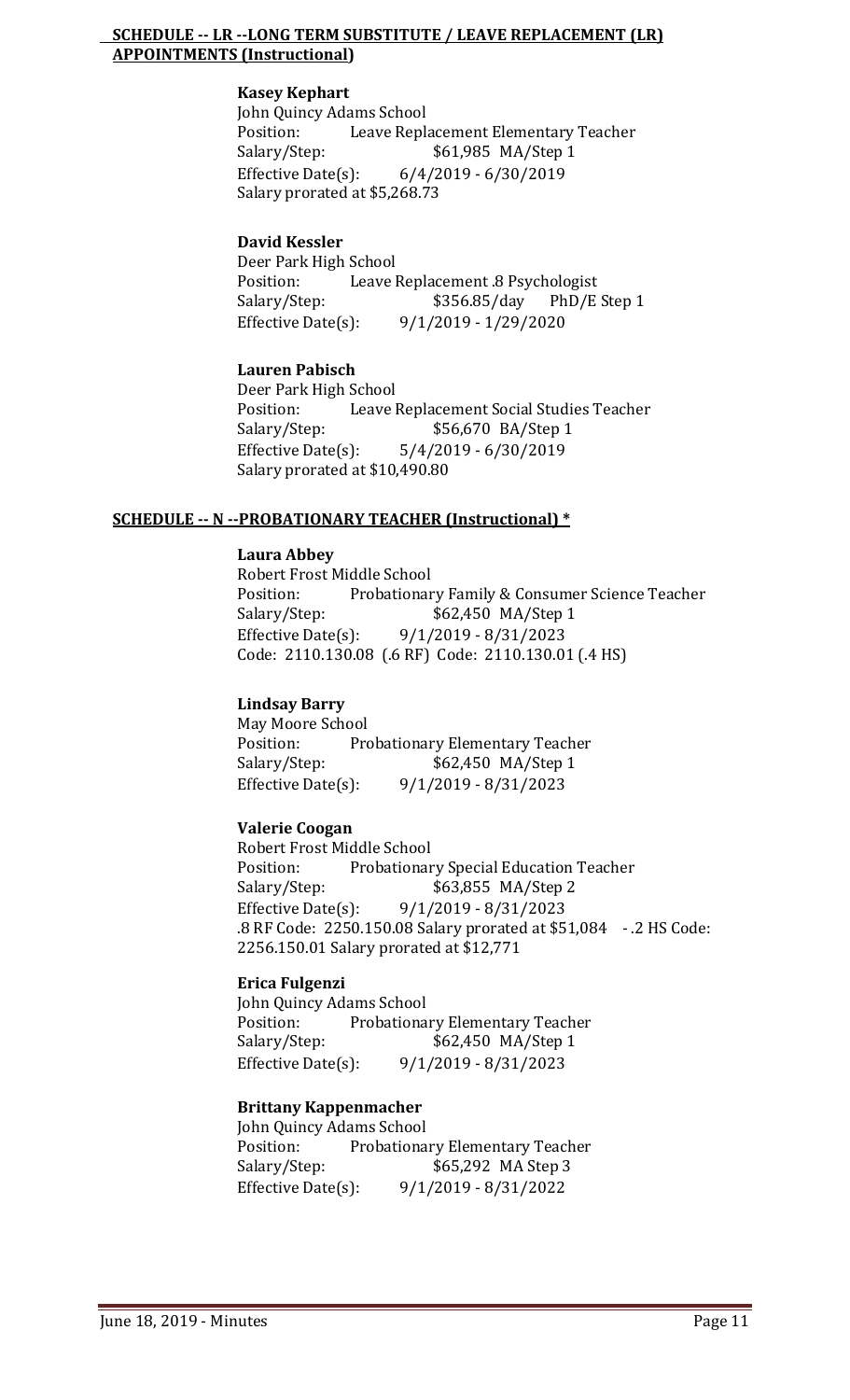#### **Julissa Larkin**

Deer Park High School<br>Position: Probat Position: Probationary Math Teacher<br>Salary/Step: \$62,450 MA/St \$62,450 MA/Step 1 Effective Date(s): 9/1/2019 - 8/31/2023

#### **Tess Maloney**

John Quincy Adams School<br>Position: Probationa Position: Probationary Special Education Teacher<br>Salary/Step: \$57,132 BA/Step 1 \$57,132 BA/Step 1 Effective Date(s): 9/1/2019 - 8/31/2023

#### **Victoria Rosenthal**

Deer Park High School Position: Probationary Librarian<br>Salary/Step: \$62,450 M \$62,450 MA/Step 1 Effective Date(s): 9/1/2019 - 8/31/2023

#### **Megan Small**

May Moore School Position: Probationary Special Education Teacher<br>Salary/Step: \$65,292 MA/Step 3 \$65,292 MA/Step 3 Effective Date(s): 9/1/2019 - 8/31/2022

#### **Kathy Ugalde**

Robert Frost Middle School<br>Position: Probationar Position: Probationary Special Education Teacher<br>Salary/Step: \$63,855 MA/Step 2 \$63,855 MA/Step 2 Effective Date(s): 9/1/2019 - 8/31/2022

\*Except to the extent required by the applicable provisions of Education Law 2509, 2573, 3212 and 3014, in order to be granted tenure the classroom teacher or building administrator shall have received composite or overall annual professional performance review ratings pursuant to Education Law 3012-c and/or 3012-d of either effective or highly effective in at least three (3) of the four (4) preceding years and if the classroom teacher or administrator receives an ineffective composite or overall rating in the final year of the probationary period he or she shall not be eligible for tenure at that time.

#### **SCHEDULE -- NAS --ADMINSTRATIVE / SUPERVISORY APPOINTMENTS (Instructional) \***

#### **Garret Noblett** Deer Park High School Probationary Associate Principal<br>\$118,000 Salary/Step: Effective Date(s): 7/1/2019 - 6/30/2023

\*Except to the extent required by the applicable provisions of Education Law 2509, 2573, 3212 and 3014, in order to be granted tenure the classroom teacher or building administrator shall have received composite or overall annual professional performance review ratings pursuant to Education Law 3012-c and/or 3012-d of either effective or highly effective in at least three (3) of the four (4) preceding years and if the classroom teacher or administrator receives an ineffective composite or overall rating in the final year of the probationary period he or she shall not be eligible for tenure at that time.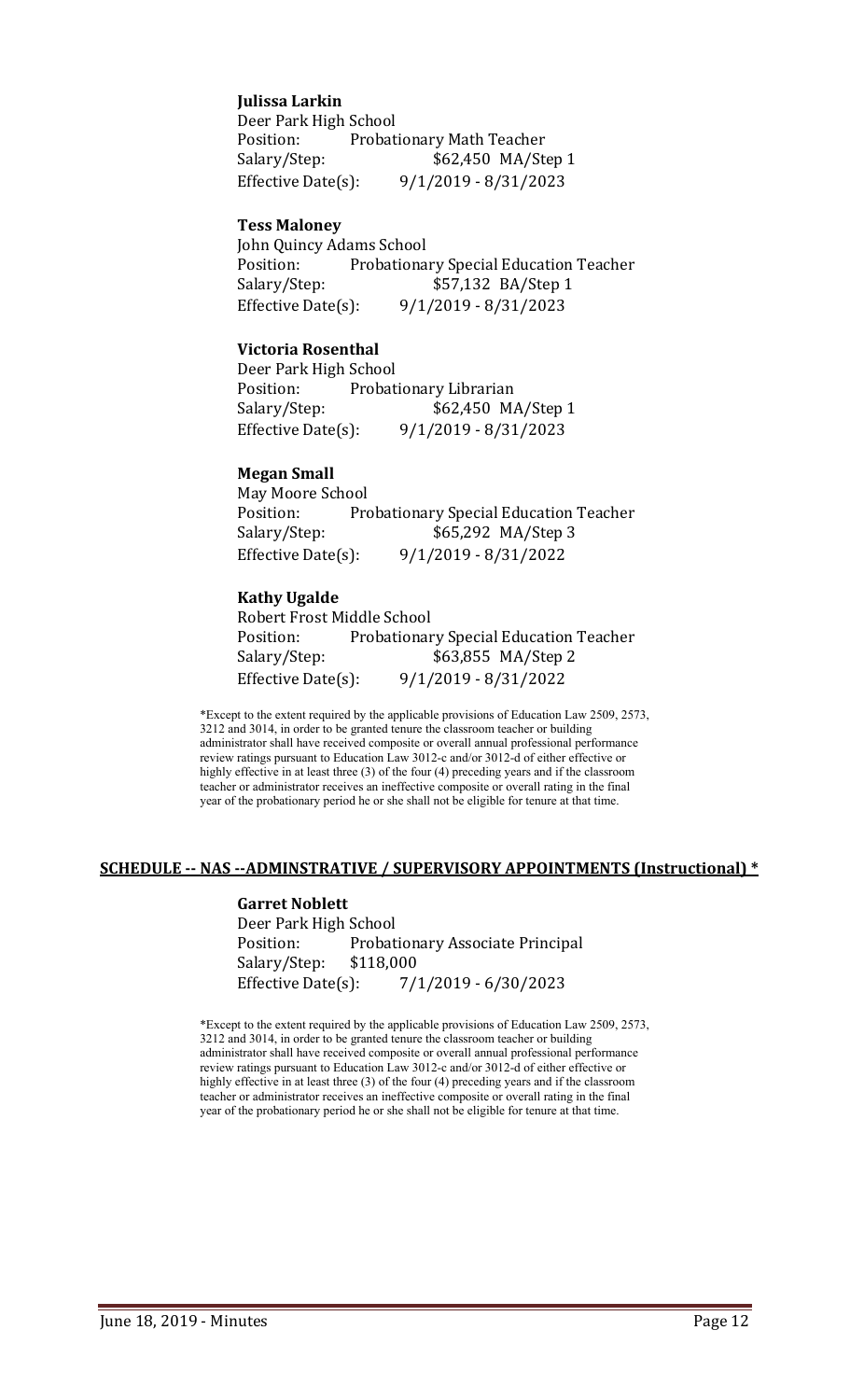#### **SCHEDULE -- NPS --PER DIEM SUBSTITUTES (Instructional)**

#### **Nancy Wolman**

Deer Park High School<br>Position: Per-Dio Per-Diem Substitute Teacher<br>\$110/day Salary/Step: \$1<br>Effective Date(s):  $6/3/2019 - 6/26/2019$ World Languages testing & grading (not to exceed 10 days)

#### **SCHEDULE -- NS --PERMANENT SUBSTITUTES (Instructional)**

#### **Vanessa Canavan**

John F Kennedy Intermediate School .6 Permanent Substitute Teacher<br>\$125/day Salary/Step: Effective Date(s): 9/1/2019 - 6/30/2020 Salary prorated at \$75/day

#### **Aleisha Forbes**

Deer Park High School .2 Permanent Substitute Teacher<br>\$125/day Salary/Step: Effective Date(s): 9/1/2019 - 6/30/2020 Salary prorated at \$25/day

#### **Kristen Wehner**

Deer Park High School .4 Permanent Substitute Teacher<br>\$125/day Salary/Step: Effective Date(s): 9/1/2019 - 6/30/2020 Salary prorated at \$50/day

#### **SCHEDULE -- NSS --SUMMER SCHOOL APPOINTMENTS (Instructional)**

#### **Marcella Biordi**

John F Kennedy Intermediate School<br>Position: ENL Summer School ENL Summer School Teacher<br>\$4.156.83 Salary/Step: \$4<br>Effective Date(s):  $7/8/2019 - 8/2/2019$ 

#### **Rebecca Corbin**

John F Kennedy Intermediate School<br>Position: FNL Summer School **ENL Summer School Teacher** Salary/Step: \$4,156.83<br>Effective Date(s): 7/8  $7/8/2019 - 8/2/2019$ 

#### **Kimberly Essig**

John F Kennedy Intermediate School ENL Summer School Teacher<br>\$4,156.83 Salary/Step: \$4<br>Effective Date(s):  $7/8/2019 - 8/2/2019$ 

#### **Christy Freire**

John F Kennedy Intermediate School<br>Position: ENL Summer School ENL Summer School Teacher<br>\$4.156.83 Salary/Step: Effective Date(s): 7/8/2019 - 8/2/2019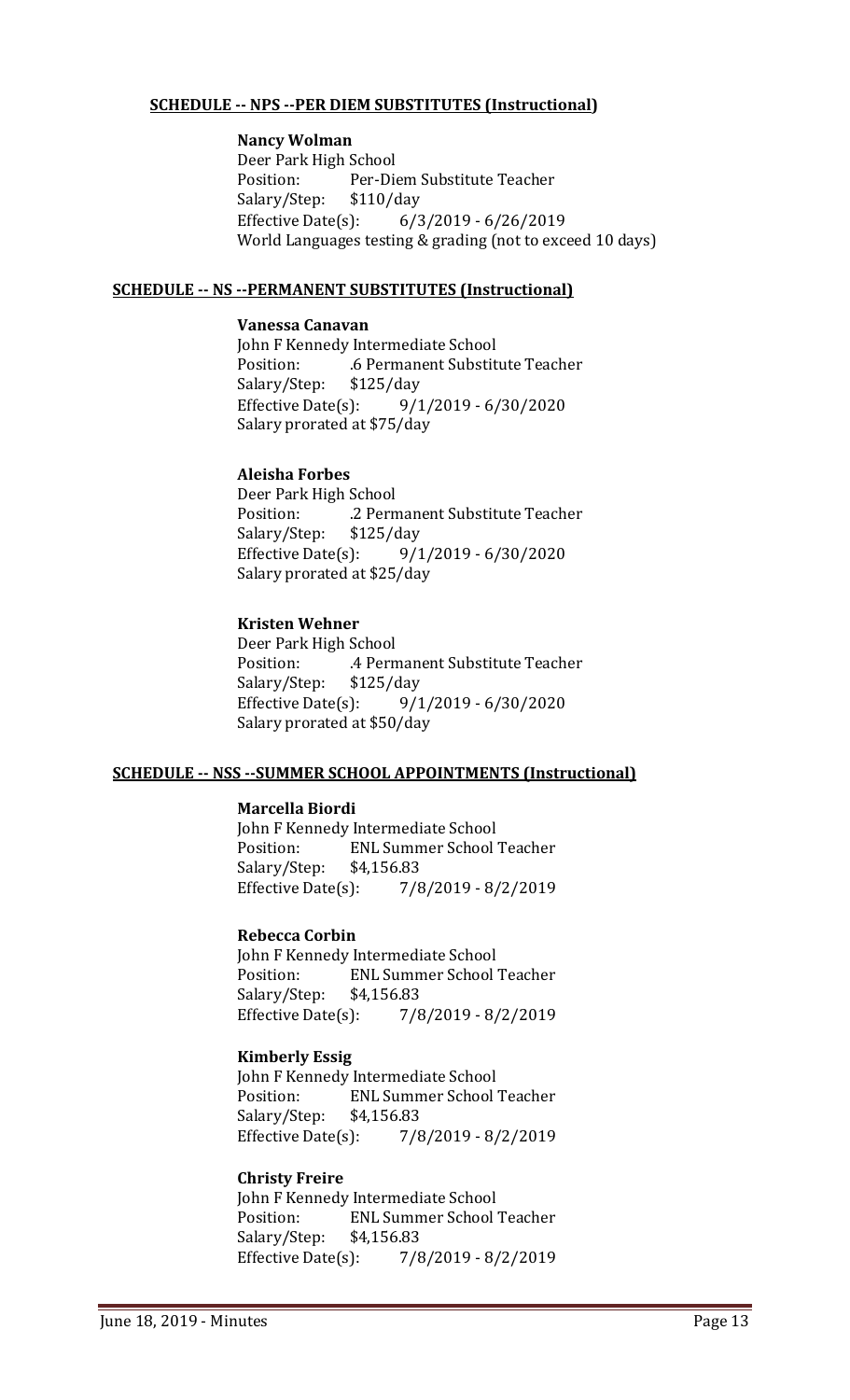#### **SCHEDULE -- O --RESIGNATIONS / RETIREMENTS / REMOVALS / TERMINATIONS (Instructional)**

#### **Taylor Thomas**

Robert Frost Middle School<br>Position: Permanent Permanent Substitute Teacher Salary/Step: Effective Date(s): 5/3/2019 Resignation as Permanent Substitute Teacher. Remains as RF Kickline Coach

#### **SCHEDULE -- Q --LEAVES OF ABSENCE (Instructional)**

#### **Andrea Accomando**

May Moore School<br>Position: Per Permanent Substitute Teacher Salary/Step:<br>Effective Date(s): Effective Date(s): 5/25/2019 - 6/30/2019 Unpaid LOA (FMLA)

#### **Ashley DeAcetis**

John Quincy Adams School<br>Position: Elementary **Elementary Teacher** Salary/Step:<br>Effective Date(s): Effective Date(s): 4/26/2019 - 6/30/2019 CHANGE OF PAID DATES TO 4/26/19-6/3/19 AND CHANGE OF UNPAID DATES TO 6/4/19-6/30/19 FOR MATERNITY LOA (FMLA)

#### **Cynthia Jewell**

Robert Frost Middle School<br>Position: Math Teach Math Teacher Salary/Step:<br>Effective Date(s): Effective Date(s): 6/11/2019 - 6/30/2019 Paid Medical LOA (FMLA)

#### **Lauren King-Hempel**

John F Kennedy Intermediate School<br>Position: Elementary Teacher **Elementary Teacher** Salary/Step: Effective Date(s): 5/28/2019 - 6/30/2019 CHANGE OF DATES for Paid Maternity LOA (FMLA)

#### **Vanessa Langdon**

Deer Park High School<br>Position: Social S Social Studies Teacher Salary/Step:<br>Effective Date(s):  $6/8/2019 - 6/30/2019$ Extension of Paid Medical LOA (FMLA)

#### **Tami Loughlin**

John F Kennedy Intermediate School<br>Position: Flementary Teacher **Elementary Teacher** Salary/Step:<br>Effective Date(s): Effective Date(s): 6/6/2019 - 6/30/2019 Paid Medical LOA (FMLA)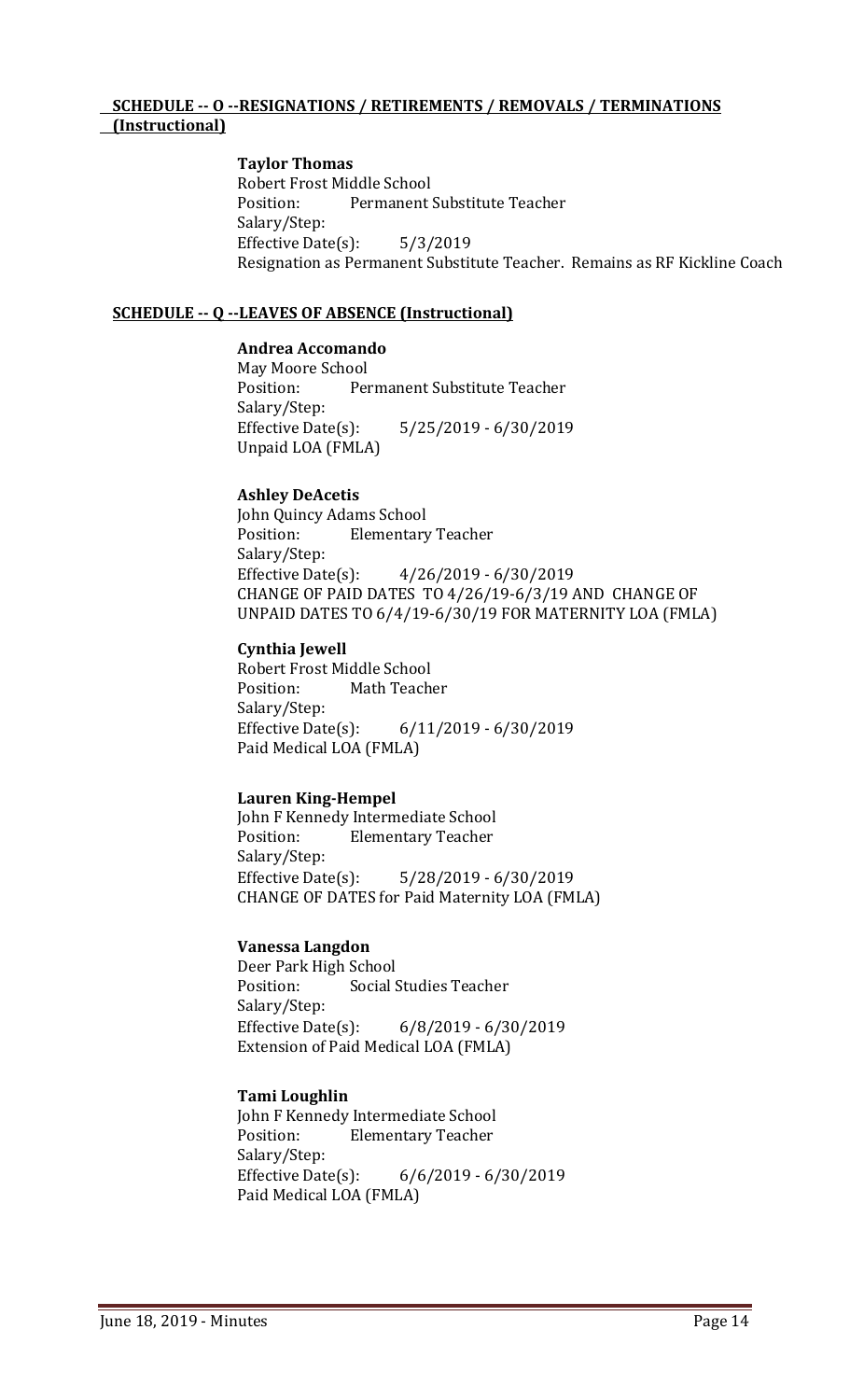#### **Kyle McCourt**

Deer Park High School<br>Position: Art Tea Art Teacher Salary/Step:<br>Effective Date(s): Effective Date(s): 6/19/2019 - 6/30/2019 Paid Medical LOA (WC)

#### **Jessica Sharpe**

Deer Park High School Part -Time ELA Teacher Salary/Step:<br>Effective Date(s): Effective Date(s): 9/1/2019 - 10/14/2019 9/1/19-9/10/19 Paid Maternity LOA (FMLA) 9/11/19-10/14/19 Unpaid Maternity LOA (FMLA)

#### **SCHEDULE -- TR --TRANSFERS (Instructional)**

#### **Michelle Cangelosi**

Robert Frost Middle School<br>Position: Psychologis Psychologist<br>No Change Salary/Step: No Change<br>Effective Date(s): 9/1/2019 Effective Date $(s)$ : Transfer from JFK to RF

#### **Amanda Luciano**

John F Kennedy Intermediate School<br>Position: Psychologist Psychologist<br>No Change Salary/Step: No Change<br>Effective Date(s): 9/1/2019 Effective Date $(s)$ : Transfer from DW to JFK

#### **SCHEDULE -- TTPA --TEMPORARY ASSIGNMENT (Instructional)**

#### **Jaqueline Amato**

John F Kennedy Intermediate School<br>Position: After School AIS Scier After School AIS Science Teacher<br>\$71/hour Salary/Step: Effective Date(s): 5/13/2019 - 5/20/2019 Three days; one hour each day

#### **Marcella Biordi**

District Wide ENL Parent Academy Substitute<br>\$71/hour Salary/Step: \$7<br>Effective Date(s): Effective Date(s): 1/1/2019 - 6/13/2019

#### **Marissa Caruso**

Deer Park High School<br>Position: Global Global Regents Review Teacher<br>\$71/hr Salary/Step: Effective Date(s): 5/22/2019 - 5/23/2019 One hour each day

#### **Rebecca Corbin**

District Wide ENL Homework Helper Club<br>\$71/hour Salary/Step: \$7<br>Effective Date(s):  $5/1/2019 - 6/14/2019$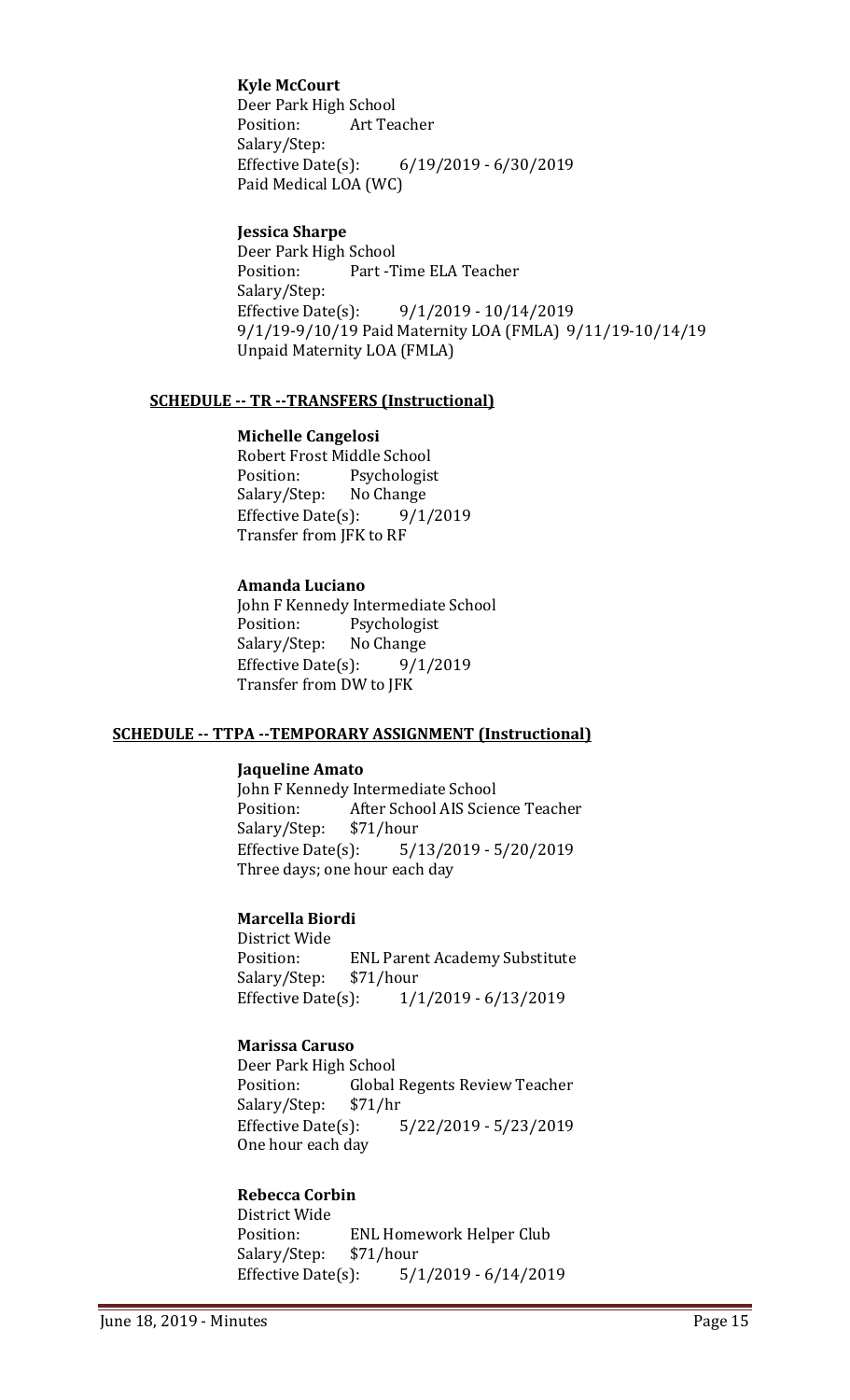#### **Michelle D'Auria**

John F Kennedy Intermediate School<br>Position: After School AIS Scier After School AIS Science Teacher<br>\$71/hour Salary/Step: \$7<br>Effective Date(s): Effective Date(s): 5/7/2019 - 5/20/2019 Four days; one hour each day

#### **Sara DiCandia**

Deer Park High School<br>Position: Mather Position: Mathematics National Honor Society<br>Salary/Step: \$771.43 1.5 Units \$771.43 1.5 Units Effective Date(s): Second half of 2018-2019 school year

#### **Dylan Duprez**

Deer Park High School<br>Position: Science Position: Science National Honor Society<br>Salary/Step: \$771.43 1.5 Units \$771.43 1.5 Units Effective Date(s): Second half of 2018-2019 school year

#### **Kimberly Essig**

District Wide **ENL Parent Academy**<br>\$71/hour Salary/Step: \$7<br>Effective Date(s): Effective Date(s): 6/1/2019 - 6/13/2019 Title III Grant Funded

# **Anna Freidank**

District Wide **ENL Parent Academy**<br>\$71/hour Salary/Step: Effective Date(s): 6/1/2019 - 6/13/2019 Title III Grant Funded

#### **Christy Freire**

District Wide ENL Homework Helper Club<br>\$71/hour Salary/Step: \$7<br>Effective Date(s):  $5/1/2019 - 6/14/2019$ 

#### **Elisabeth Gleason**

District Wide ENL Homework Helper Club<br>\$71/hour Salary/Step: Effective Date(s): 5/1/2019 - 6/14/2019

#### **Brittany Grosse**

John F Kennedy Intermediate School<br>Position: After School AIS Scier After School AIS Science Teacher<br>\$71/hour Salary/Step: \$71/hour<br>Effective Date(s): 5/7/2019 Effective Date $(s)$ : One day; one hour

#### **Lauren King-Hempel**

John F Kennedy Intermediate School<br>Position: After School AIS Scier After School AIS Science Teacher<br>\$71/hour Salary/Step: Effective Date(s): 5/7/2019 - 5/20/2019 Four days; one hour each day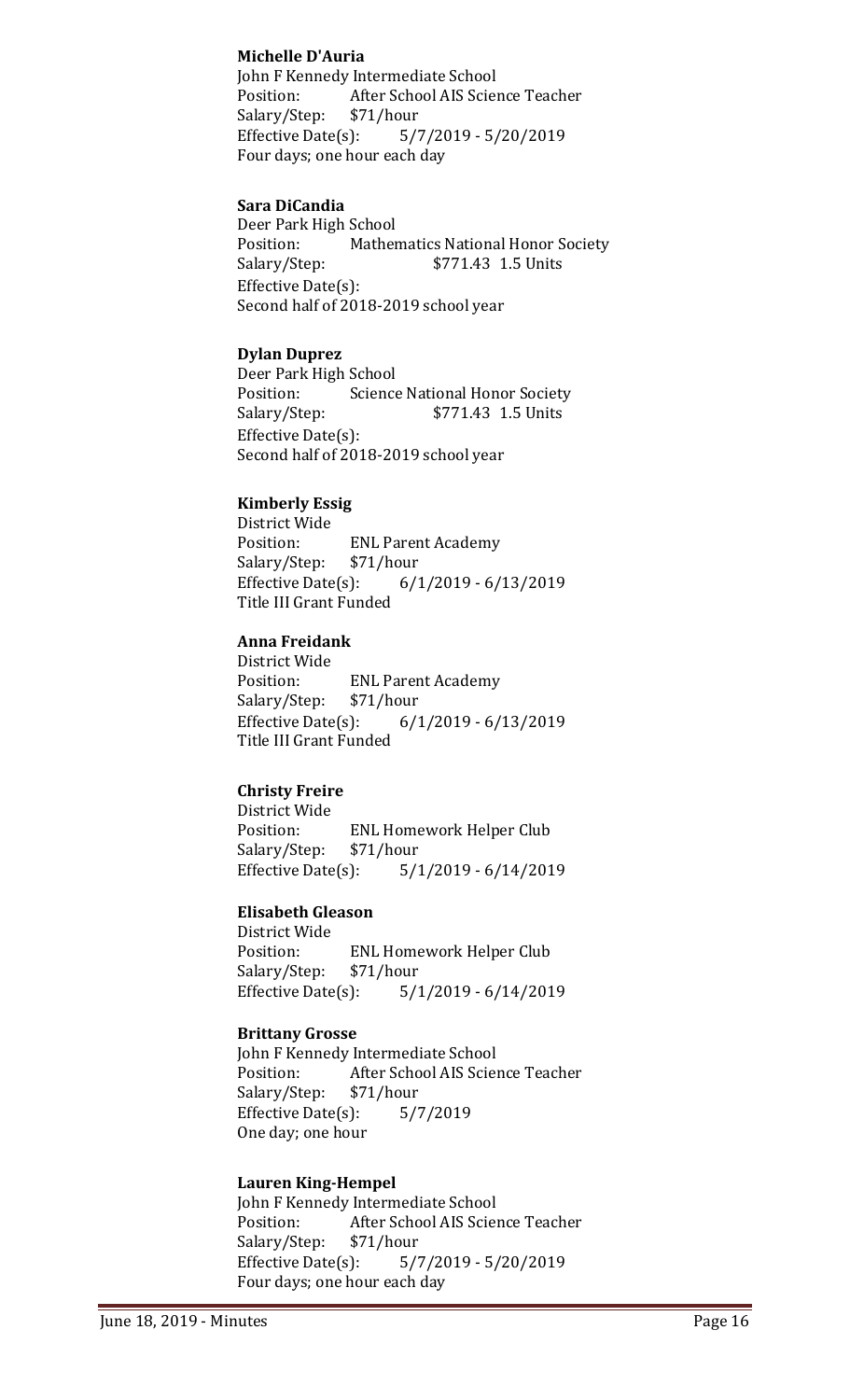#### **Lisa Leichert**

John F Kennedy Intermediate School<br>Position: After School AIS Scier After School AIS Science Teacher<br>\$71/hour Salary/Step: \$7<br>Effective Date(s): Effective Date(s): 5/14/2019 - 5/20/2019 Two days; one hour each day

#### **Kristen M Lombardo**

John F Kennedy Intermediate School<br>Position: After School AIS Scier After School AIS Science Teacher<br>\$71/hour Salary/Step: \$7<br>Effective Date(s):  $5/7/2019 - 5/20/2019$ Four days; one hour each day

#### **Annemarie Ponzio**

John F Kennedy Intermediate School<br>Position: After School AIS Scier After School AIS Science Teacher<br>\$71/hour Salary/Step: \$7<br>Effective Date(s):  $5/7/2019 - 5/13/2019$ Two days; one hour each day

#### **Audrey Schulter**

John F Kennedy Intermediate School<br>Position: After School AIS Scier After School AIS Science Teacher<br>\$71/hour Salary/Step: \$7<br>Effective Date(s):  $5/7/2019 - 5/20/2019$ Four days; one hour each day

## **SCHEDULE 19/BP-812 – SCHEDULE OF BILLS PAYABLE**

| General*               | #51         | 6/30/2019 |
|------------------------|-------------|-----------|
| General*               | #52         | 6/30/2019 |
| Federal*               | #24         | 6/30/2019 |
| School Lunch*          | #22         | 6/30/2019 |
|                        | Daily Check |           |
| <b>WORKERS' COMP.*</b> | Register    | 5/21/2019 |
|                        | Daily Check |           |
| <b>WORKERS' COMP.*</b> | Register    | 5/21/2019 |
|                        | Daily Check |           |
| <b>WORKERS' COMP.*</b> | Register    | 5/23/2019 |
|                        | Daily Check |           |
| <b>WORKERS' COMP.*</b> | Register    | 5/28/2019 |
| General                | #48         | 5/31/2019 |
| General                | #53         | 6/30/2019 |
| General                | # 55        | 6/30/2019 |
| Federal                | #25         | 6/30/2019 |
| Capital                | #36         | 6/30/2019 |
| <b>School Lunch</b>    | #23         | 6/30/2019 |
|                        | Daily Check |           |
| <b>WORKERS' COMP.</b>  | Register    | 6/5/2019  |
|                        | Daily Check |           |
| <b>WORKERS' COMP.</b>  | Register    | 6/5/2019  |
|                        | Daily Check |           |
| <b>WORKERS' COMP.</b>  | Register    | 6/5/2019  |
|                        | Daily Check |           |
| <b>WORKERS' COMP.</b>  | Register    | 6/12/2019 |
|                        |             |           |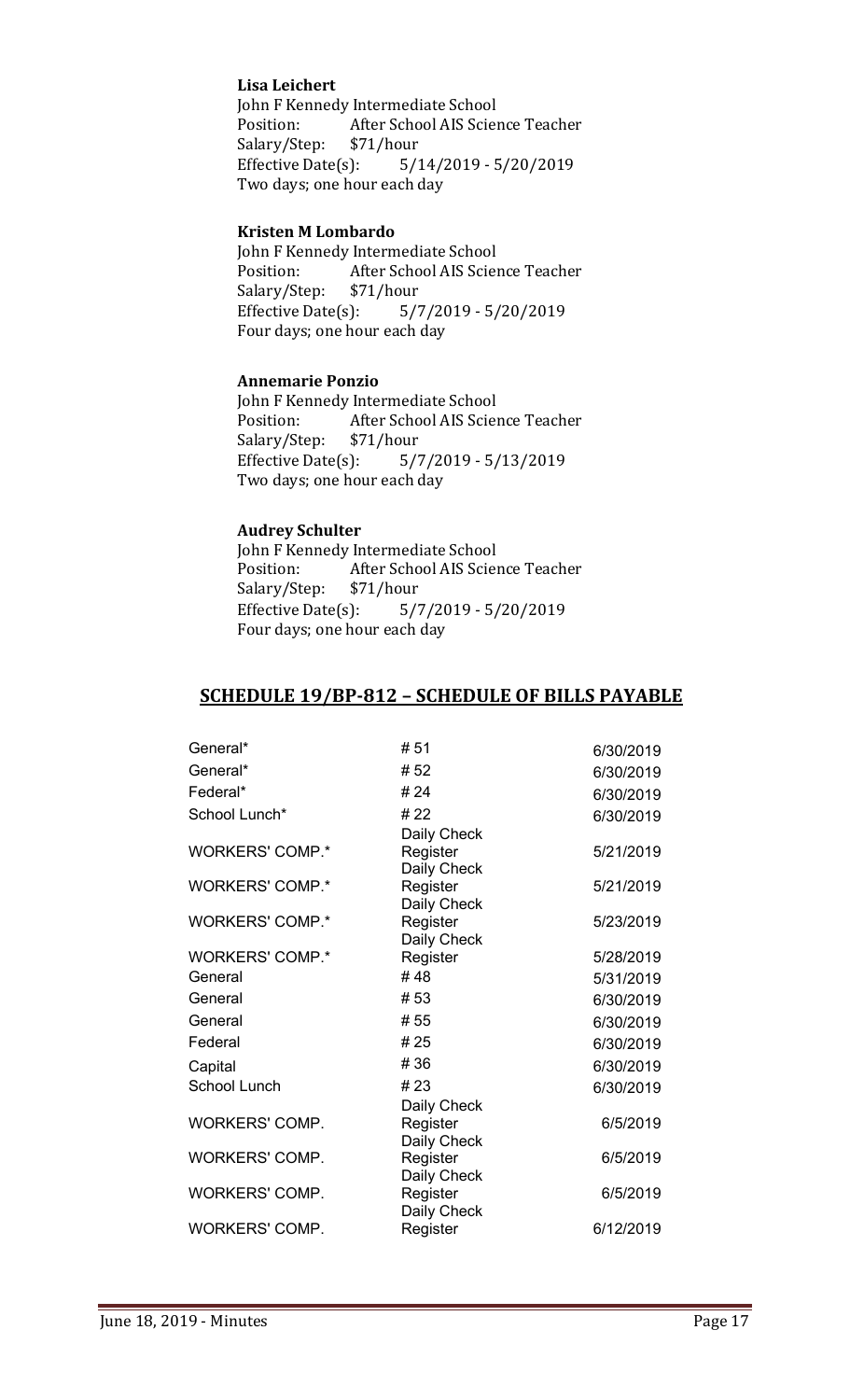# **SCHEDULE D – BID AWARDS**

#### *Bids for Bid # BDP19-009 Bus and Automotive Replacement Parts were received and opened at 11:00 AM on April 8, 2019.*

Bids were advertised in Newsday. Forms and specifications were processed in accordance with Section 103 of the General Municipal Law and bids were solicited on the Empire State Purchasing Group website at [www.EmpireStateBidSystem.com.](http://www.empirestatebidsystem.com/)

Bids were received from the following vendors:

Advance Auto Parts<br>
All Points Bus, Inc.<br>
All Points Bus, Inc. All Points Bus, Inc.<br>Atlantic Chevrolet Cadillac and Cadillac Parts Authority, LLC Dartco Transmission Sales and Service, Inc.

Parts Authority, LLC<br>School Bus Parts Co.

Present at bid opening: Lauren von Ende, Purchasing Agent and Margaret Jacobs, Recorder. There were no vendors present.

It is recommended that the bid be awarded to the following vendors as the lowest responsible bidders meeting specifications (see attached pricing in file):

Advance Auto Parts Atlantic Chevrolet Cadillac Dartco Transmission Sales and Service, Inc. Fleetpride, Inc. Nesco Bus Maintenance, Inc. Parts Authority, LLC

#### *Bids for Bid # BDP19-010 Athletic Equipment and Supplies were received and opened at 11:00 AM on April 30, 2019.*

Bids were advertised in Newsday. Forms and specifications were processed in accordance with Section 103 of the General Municipal Law and bids were solicited on the Empire State Purchasing Group website at [www.EmpireStateBidSystem.com.](http://www.empirestatebidsystem.com/)

Bids were received from the following vendors:

| Aluminum Athletic Equipment Co.             | Massapequ          |
|---------------------------------------------|--------------------|
| BigSigns.com, Inc.                          | MFAC, LLC          |
| <b>Bill Fritz Sports Corporation</b>        | <b>NASCO Edu</b>   |
| BSN Sports, Passon's Sports and US Games    | Plaques an         |
| <b>Champion Teamwear</b>                    | Riddell Spo        |
| Gilman Gear                                 | Scholastic:        |
| Gopher Sport                                | <b>Seating Sol</b> |
| <b>Kranos Corporation DBA Schutt Sports</b> | <b>Triple Croy</b> |
| <b>Laux Sporting Goods</b>                  | <b>Varsity Spi</b> |

Massapequa Soccer Shop<br>MFAC. LLC NASCO Education, LLC. s Blaques and Such, LLC Riddell Sports Group Scholastic Sports Sales **Seating Solutions** Triple Crown Sports, Inc. Varsity Spirit Fashion Zams, Inc.

Present at bid opening: Lauren von Ende, Purchasing Agent and Margaret Jacobs, Recorder. There were no vendors present.

It is recommended that the bid be awarded to the following vendors as the lowest responsible bidders meeting specifications (see attached pricing in file):

Aluminum Athletic Equipment Co.<br>
BSN Sports. Passon's Sports and US Games<br>
MFAC. LLC BSN Sports, Passon's Sports and US Games<br>Bigsigns.com, Inc. Champion Teamwear<br>Gopher Sport Kranos Corporation DBA Schutt Sports<br>Laux Sporting Goods

NASCO Education, LLC.<br>Riddell Sports Group Scholastic Sports Sales<br>Seating Solutions Triple Crown Sports, Inc. Zams, Inc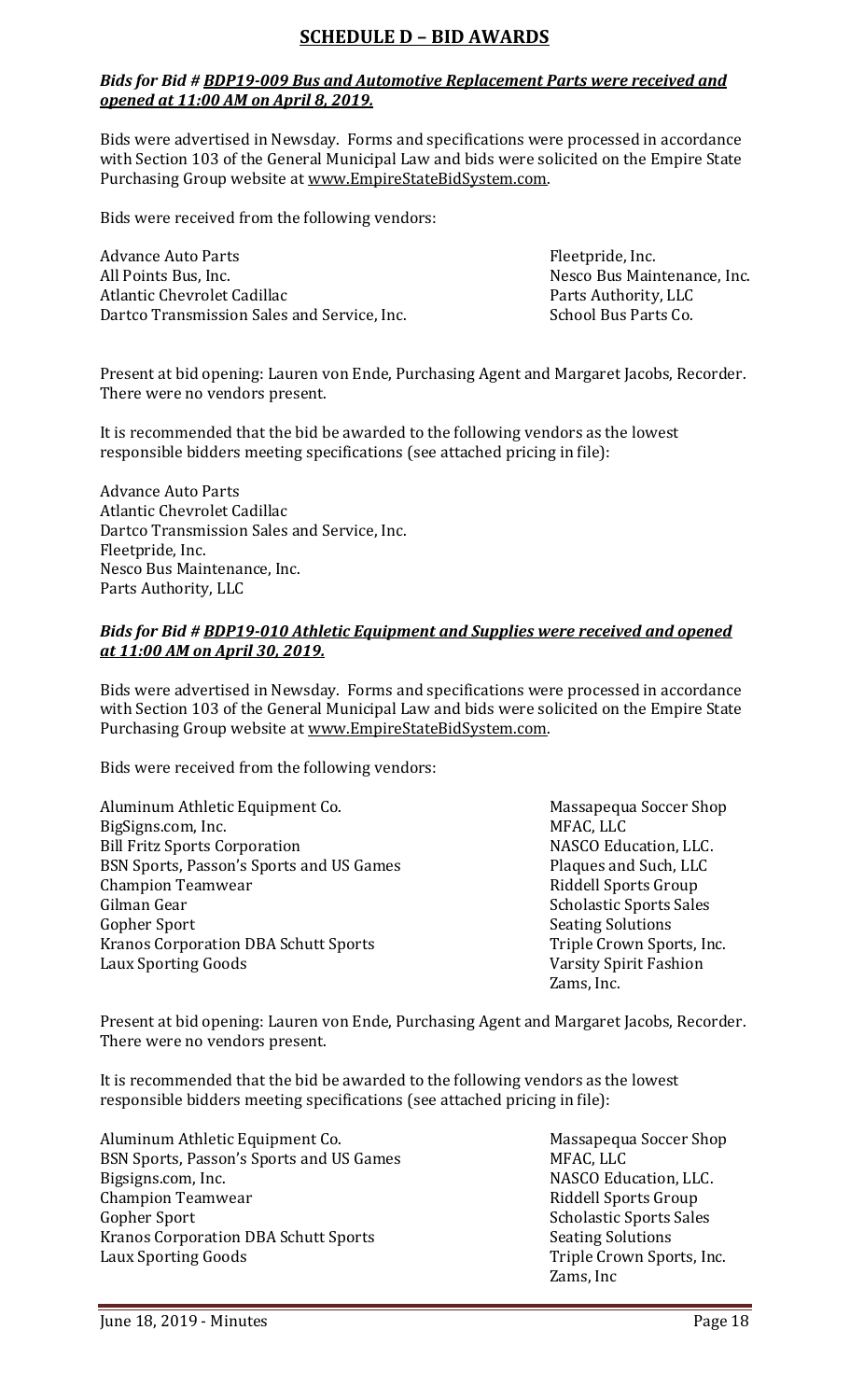#### *Bids for Bid # BDP19-011 Athletic Uniforms were received and opened at 11:00 AM on May 1, 2019.*

Bids were advertised in Newsday. Forms and specifications were processed in accordance with Section 103 of the General Municipal Law and bids were solicited on the Empire State Purchasing Group website at [www.EmpireStateBidSystem.com.](http://www.empirestatebidsystem.com/)

Bids were received from the following vendors:

| BSN Sports, Passon's Sports & US Games | <b>Champion Teamwear</b>              |
|----------------------------------------|---------------------------------------|
| Laux Sporting Goods, Inc.              | Massapequa Soccer Shop                |
| Metro Team Outfitters                  | NYS Industries for the Disabled, Inc. |
| Scholastic Sports Sales, Ltd.          | Triple Crown Sports, Inc.             |

Present at bid opening: Lauren von Ende, Purchasing Agent and Linda Melendez, Recorder. There were no vendors present.

It is recommended that the bid be awarded to the following vendors as the lowest responsible bidders meeting specifications (see attached pricing in file):

BSN Sports, Passon's Sports & US Games Laux Sporting Goods, Inc. Metro Team Outfitters Scholastic Sports Sales, Ltd.

# **SCHEDULE 19-E-432 - EXPLANATION OF BUDGETARY TRANSFERS** #T24 & T25

# **SCHEDULES 19-F- 358 - CONTRACT REPORTS**

**SCHEDULE 6-H-19 – HOME TEACHING (regular & S/E)**  (confidential)

#### **SCHEDULE 6-S-19 – SPECIAL TRANSPORTATION**  (confidential)

#### **SCHEDULE 6-SE-19 - COMMITTEE RECOMMENDATIONS** (confidential)

# **RECEIPT**

**OF** *Upon a motion by Mr. Marino, seconded by Mr. Rooney, the*  **SCHEDULES** *Board of Education approved the following receipt of schedules collectively:*

# **SCHEDULE 19-A-480 - TREASURERS REPORT**

Statement of Revenues - General Fund - May School Lunch Fund May Federal Fund - May Treasurer's Report July/May Cash Flow **Cash Flow** July/May